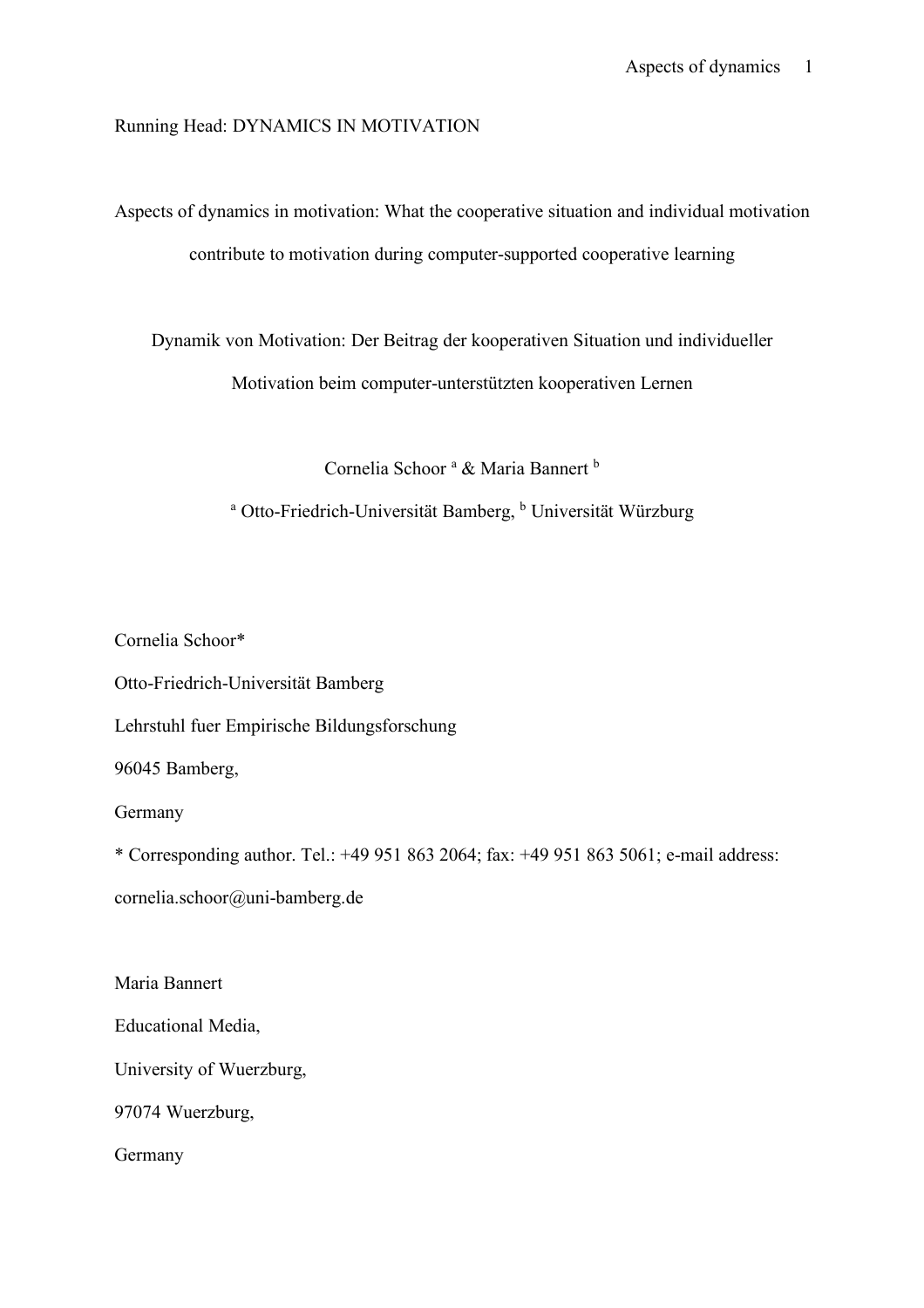## Acknowledgments

This research was funded by the German Research Foundation (DFG; grant number: BA 2044/4-1).

This version of the article has been accepted for publication, after peer review and is subject to Springer Nature's AM terms of use, but is not the Version of Record and does not reflect post-acceptance improvements, or any corrections. The Version of Record is not available online:

Schoor, C., & Bannert, M. (2013). Aspects of dynamics in motivation: What the cooperative situation and individual motivation contribute to motivation during computer-supported cooperative learning. *Unterrichtswissenschaft, 41*(4), 330-347.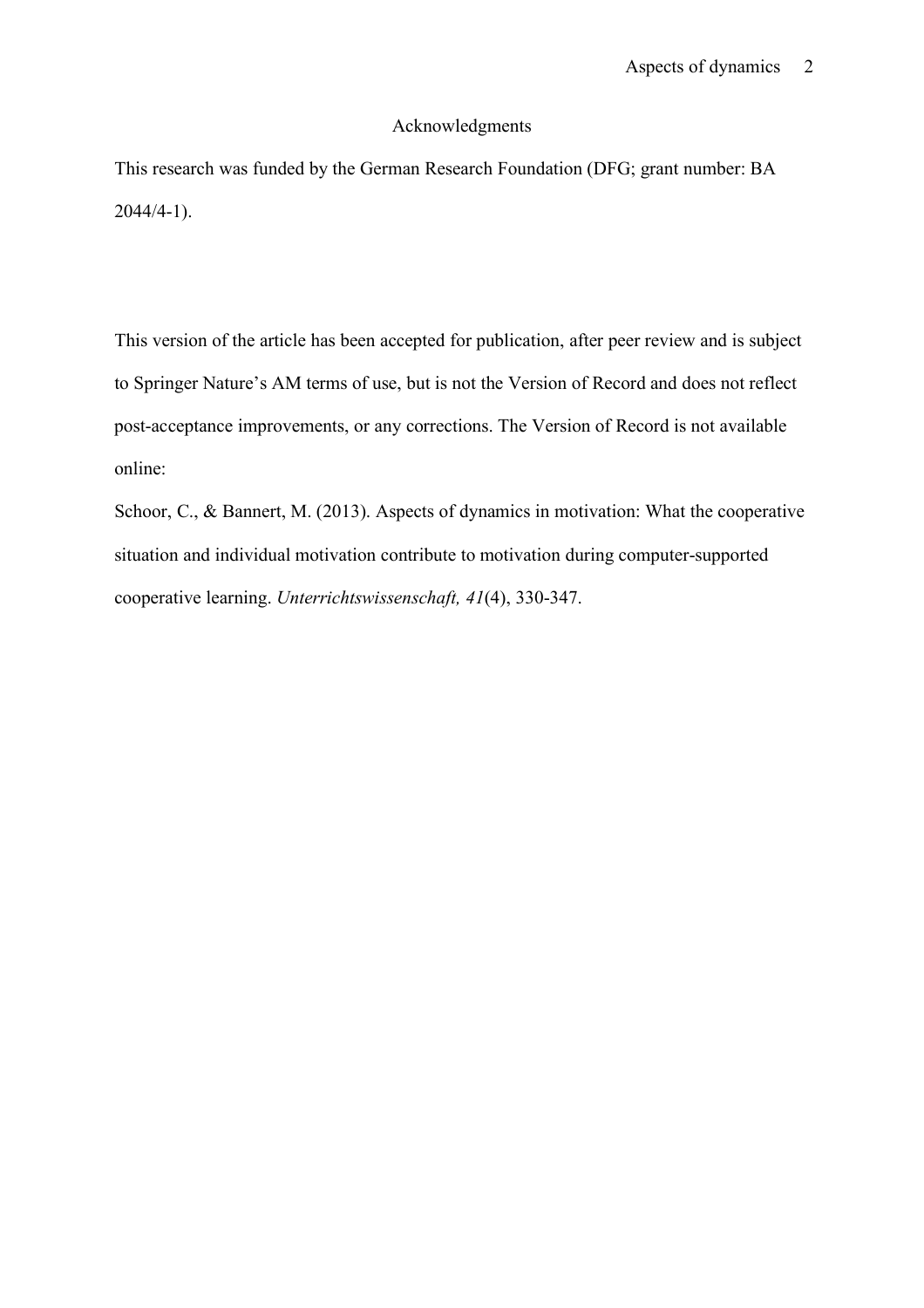#### **Abstract**

This research sought to look more closely at dynamic aspects of learning motivation. Based on the assumption that motivation is a function of person and situation, we posited the question to what extent several motivational constructs are influenced by a change from an individual to a cooperative learning situation. To this end we used the data from an empirical study on computer-supported cooperative learning involving  $N = 200$  university students who initially learned in an individual and afterwards in a cooperative situation. In both phases, different motivation constructs were measured before, during and after learning. Motivational constructs were chosen following an expectancy-value approach to motivation. A structural equation model showed that motivational constructs measured before learning in a cooperative situation were to a large degree predicted by the respective motivation construct measured before learning in the individual situation. Whereas motivation during and after learning was largely predicted by a latent factor for the cooperative situation indicating that motivation constructs that were measured during and after learning were more situation-specific. Several possible explanations for this result are discussed.

Key words: learning, motivation, dynamics, stability, cooperative learning, individual learning, situation, expectancy value model,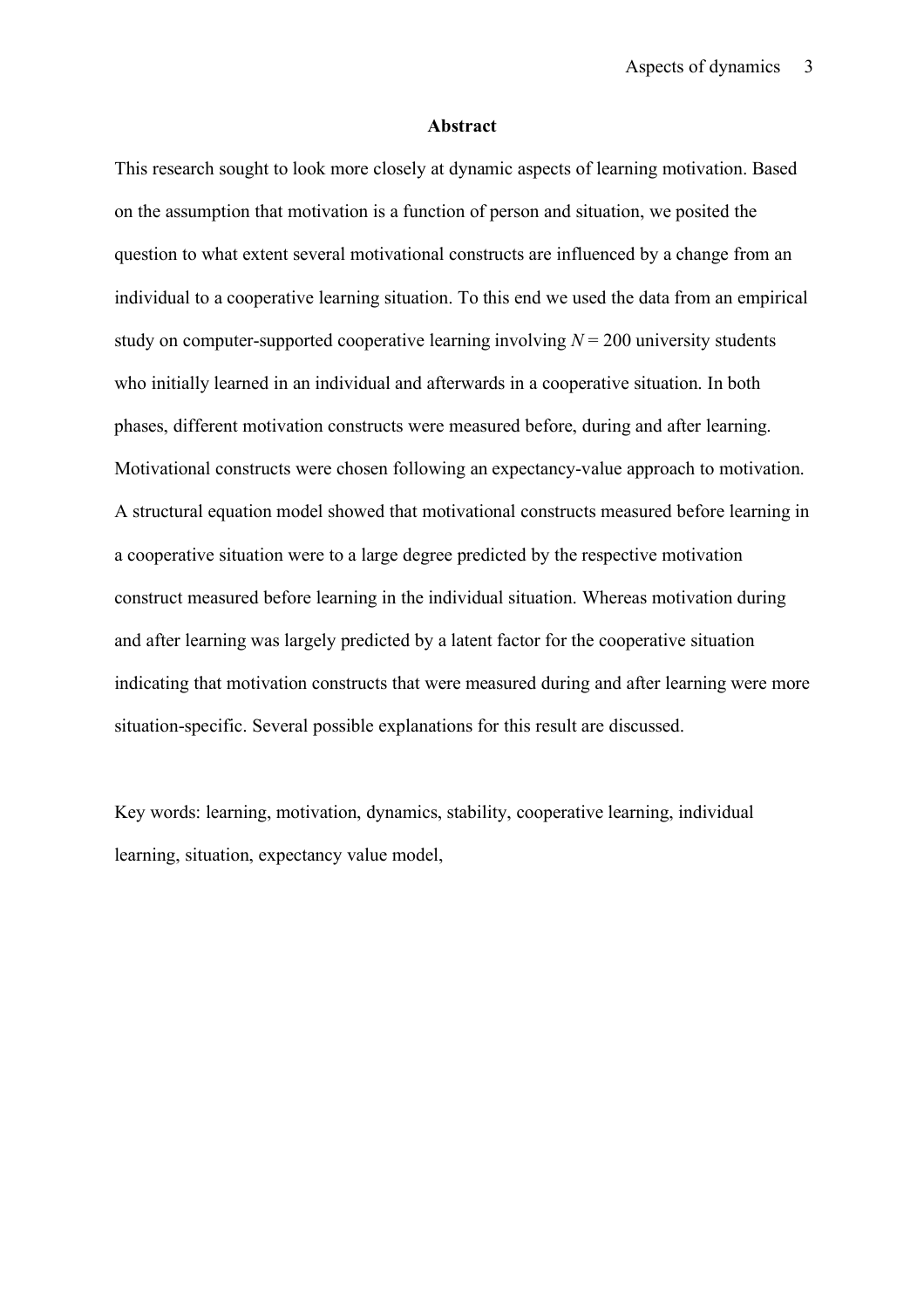#### **Zusammenfassung**

Das Ziel der vorliegenden Studie war es, die Dynamik von Lernmotivation näher zu betrachten. Basierend auf der Annahme, dass Motivation eine Funktion von Person und Situation ist, untersuchten wir die Frage, wie stark verschiedene Motivationskonstrukte beeinflusst werden von einer Veränderung einer individuellen hin zu einer kooperativen Lernsituation. In einer empirischen Studie zum computer-unterstützten kooperativen Lernen lernten Studierende (*N*=200) zuerst in einer individuellen und danach in einer kooperativen Situation. In beiden Phasen wurden anlehnend an einen Erwartungs-Wert-Ansatz von Motivation verschiedene Motivationskonstrukte vor, während und nach dem Lernen erhoben. Mittels Strukturgleichungsmodellierung ließ sich zeigen, dass Motivationskonstrukte, die vor dem Lernen in einer kooperativen Situation gemessen wurden, zu einem großen Teil durch das jeweils entsprechende Konstrukt, das vor dem Lernen in der individuellen Situation gemessen wurde, vorhergesagt werden konnten. Dagegen konnte Motivation während und nach dem Lernen zu einem großen Teil durch einen latenten Faktor für die kooperative Situation vorhergesagt werden und war daher situationsspezifischer. Es werden verschiedene Erklärungen für dieses Ergebnis diskutiert.

Schlüsselwörter: Lernen; Motivation; Dynamik; Stabilität; kooperatives Lernen; individuelles Lernen; Situation; Erwartungs-Wert-Modell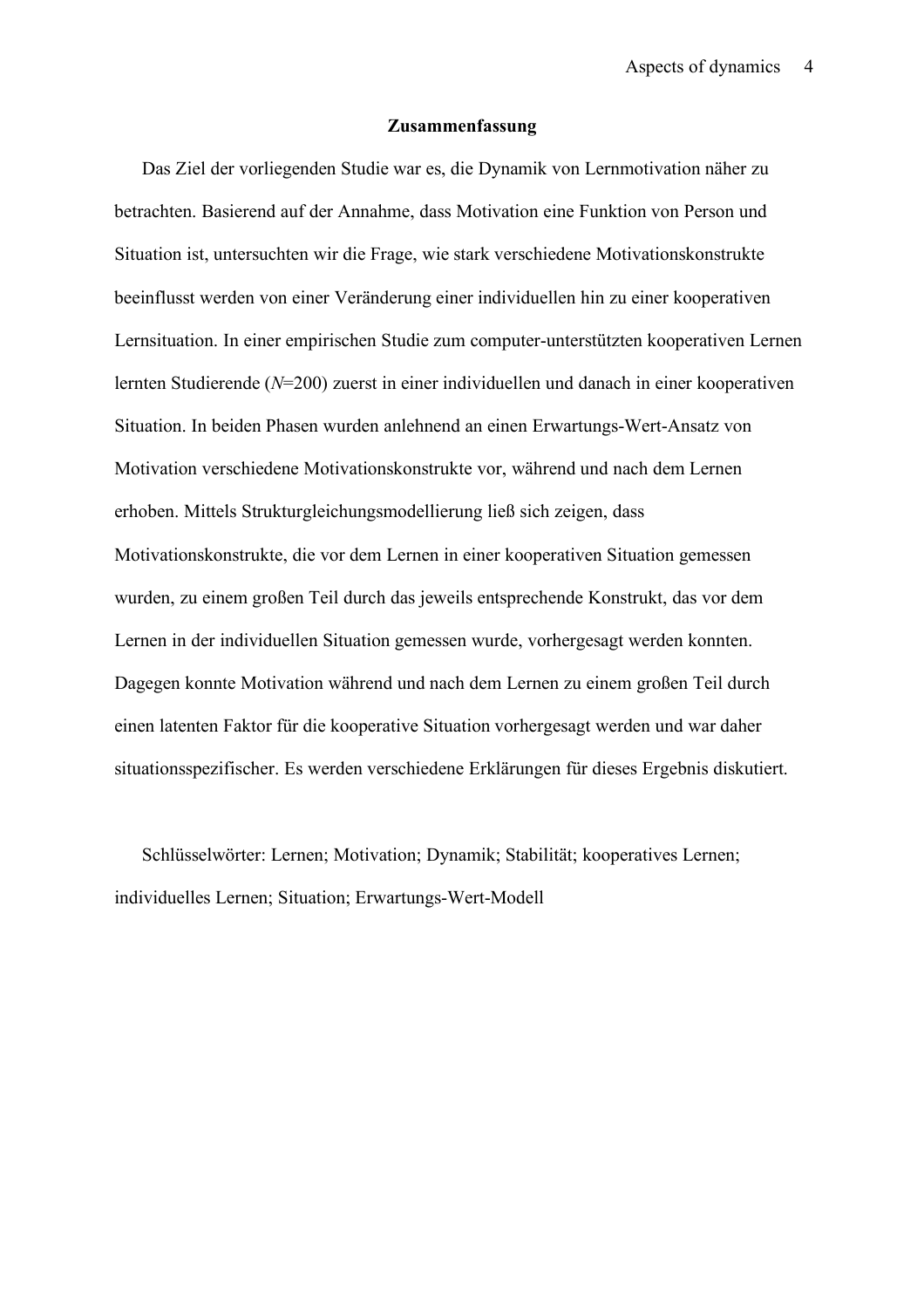# **Aspects of dynamics in motivation: What the cooperative situation and individual motivation contribute to motivation during computer-supported cooperative learning 1 Introduction**

Motivation plays a central role in learning: it influences whether we begin to learn, how long we persist in learning and how we learn. A vast body of research illustrates the importance of motivation for learning and there are several motivational constructs (cf. Murphy & Alexander, 2000) that can be used to measure motivation at different points in time. However, we do not know much about dynamics in motivation: How do different learning situations affect a person's motivation? There are two distinct learning situations we can put the same learners into, namely, individual and cooperative learning, which were then used to investigate the dynamics of motivation. More specifically, our research question was the following: What does the cooperative learning situation contribute to the motivation of a person beyond her motivation in an individual learning situation? In the remainder of this paper, we first describe motivational constructs in educational research and the importance of the interaction of person and situation. Afterwards, we review existing research on dynamics of motivation, before addressing the difference between individual and cooperative learning situations. We conclude by reporting on an exploratory study we have conducted in order to answer this research question.

## **1.1 Motivational Constructs in Educational Research**

"Motivation is the process whereby goal-directed activity is instigated and sustained" (Pintrich & Schunk, 1996, p. 4). As broad as this definition of motivation is the range of constructs that qualify as motivational constructs in educational research (cf. Murphy & Alexander, 2000). Following Pintrich (2003), these constructs can be classified into expectancy components, value components, and affective components of learning motivation. In their respective expectancy-value models, Heckhausen (e.g., 1977) elaborated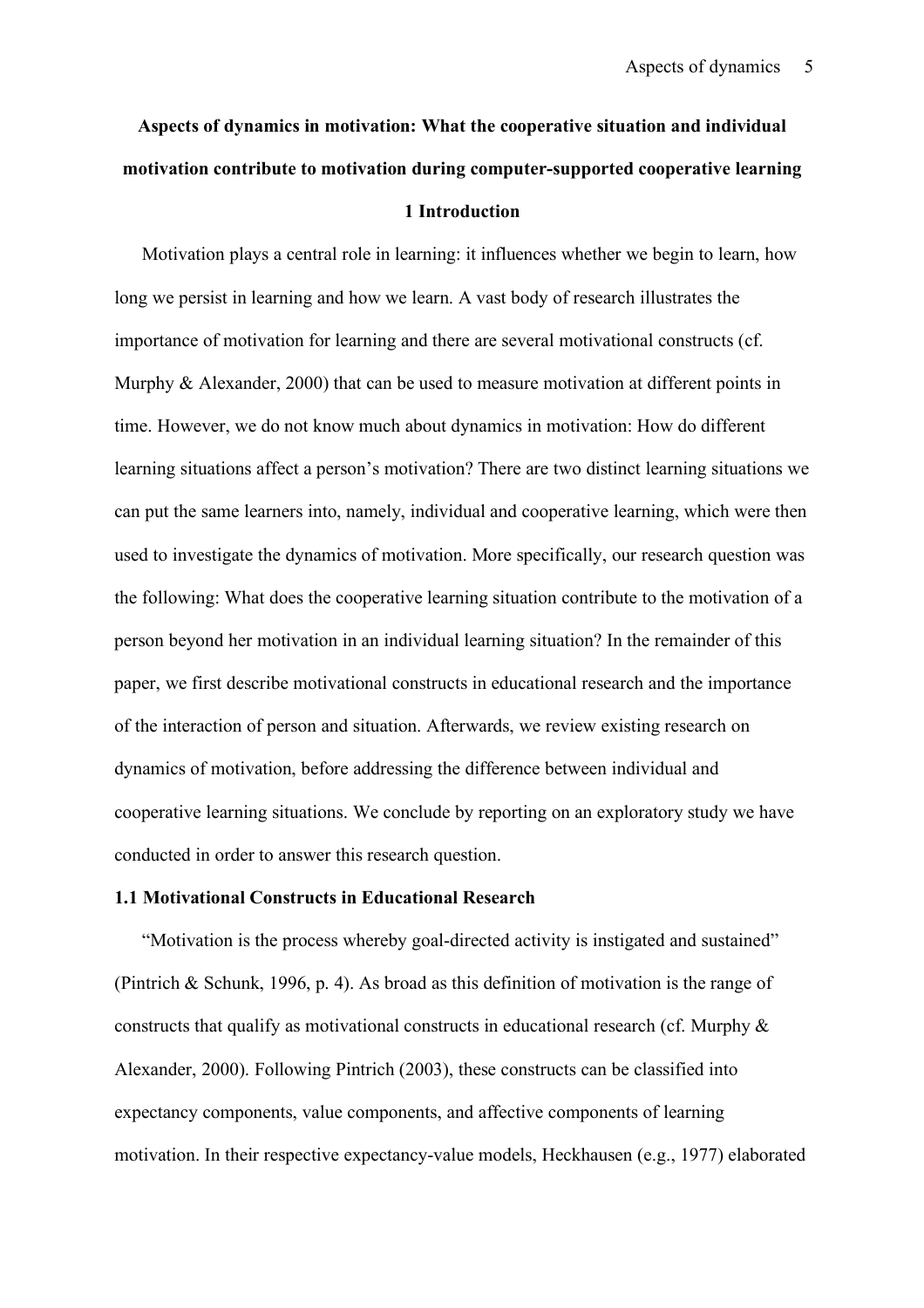the expectancy components, while Eccles and Wigfield (e.g., 2002) focused on the value components. Concerning expectancy components, most of the research investigated the concept of self-efficay (Bandura, 1997) either separately or in the context of an expectancyvalue model (e.g., Eccles & Wigfield, 2002; Heckhausen, 1977; Narciss, 2006). Self-efficacy is defined as the expectation of competently performing necessary actions. The value components are differentiated, following Eccles and Wigfield (e.g., 2002), into attainment value, intrinsic value, utility value, and cost. Attainment value is defined "as the personal importance of doing well on the task" (Eccles & Wigfield, 2002, p. 119). Intrinsic value can be further distinguished into the interest "the person has in the subject" (Eccles & Wigfield, 2002, p. 120; cf. Krapp, 1999) and into "the enjoyment the individual gets from performing the activity" (Eccles & Wigfield, 2002, p. 120). Herein it refers to activity oriented incentives according to Rheinberg (e.g., 1987). One aspect of cost is anxiety or fear of failure which, according to Pintrich (2003), belongs to the affective components of learning motivation.

These constructs are all part of expectancy-value approaches of motivation such as the models of Heckhausen (1977), Eccles and Wigfield (2002) or Narciss (2006). So far, there is no agreed-upon model covering all motivational constructs and therefore expectancy-value approaches form a comparably holistic framework which nevertheless does not include all possible motivation constructs.

## **1.2 Interaction of Person and Situation in Motivation**

Underlying most of the conceptualizations of motivation is – based on Lewin's (1939) definition that behavior is a function of person and environment – the notion that motivational processes are "interactions between enduring value dispositions [...] and [...] aspects of the perceived situation" (Heckhausen, 1977, p. 284). This is not only true for the distinction between motive and motivation (e.g., Atkinson, 1957) but also for the concept of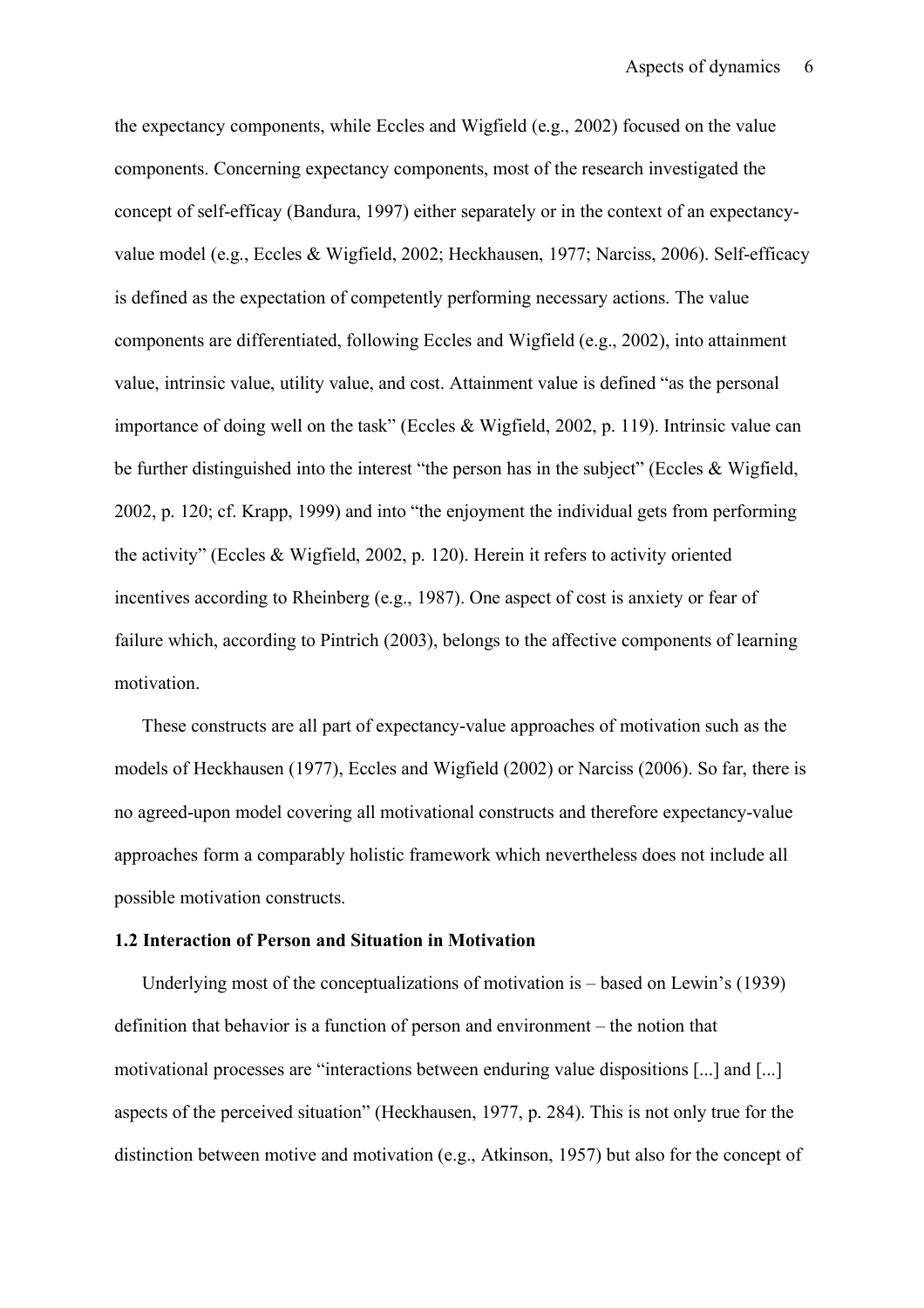interest (e.g., Krapp, 1999), for expectancy-value models (e.g., Narciss, 2006; Rheinberg, Vollmeyer, & Rollett, 2000) and in some regard for the literature of achievement goals (Fryer & Elliot, 2007). Motives are believed to be enduring value dispositions which become motivation or the motivational state when there is a situation that activates them (e.g., Heckhausen, 1977). Concerning interest, there is a quite similar notion: Individual interest is assumed to be a stable disposition of the person, situational interest or interestingness is a characteristic of the classroom or the situation. In a concrete situation, an individual interest might be stimulated to become an actualized individual interest (e.g., Krapp, 1999).

Research on context in learning and motivation draws exactly on this notion of situational dependency (cf. Wosnitza & Beltman, 2012). Wosnitza and Beltman (2012) proposed a heuristic framework for defining the context of learning and motivation. Following them, context can be differentiated along the dimensions perspective, content and level. The *perspective* of context can be divided into an objective context and a subjectively perceived context. The *content* of context consists of physical elements such as resources, books, buildings etc., social elements like peers or family, and formal elements of context which include rules or a curriculum. The *level* of context consists of a microsystem which refers to the level of the person herself, the mesosystem which includes "the interrelation of two or more microsystems" (Wosnitza & Beltman, 2012, p. 181), the exosystem which refers to, e.g., the organizational level, and the macrosystem which covers societal or cultural elements. These dimensions span a space covering 24 different aspects of context, and there has been increasing interest in the research on context during learning from several perspectives (cf. Volet & Järvelä, 2001).

## **1.3 Research on Dynamics of Motivation**

From previous research we can identify the fact that motivation is perceived as changing across situations, at least if the situations are sufficiently different. Research covering the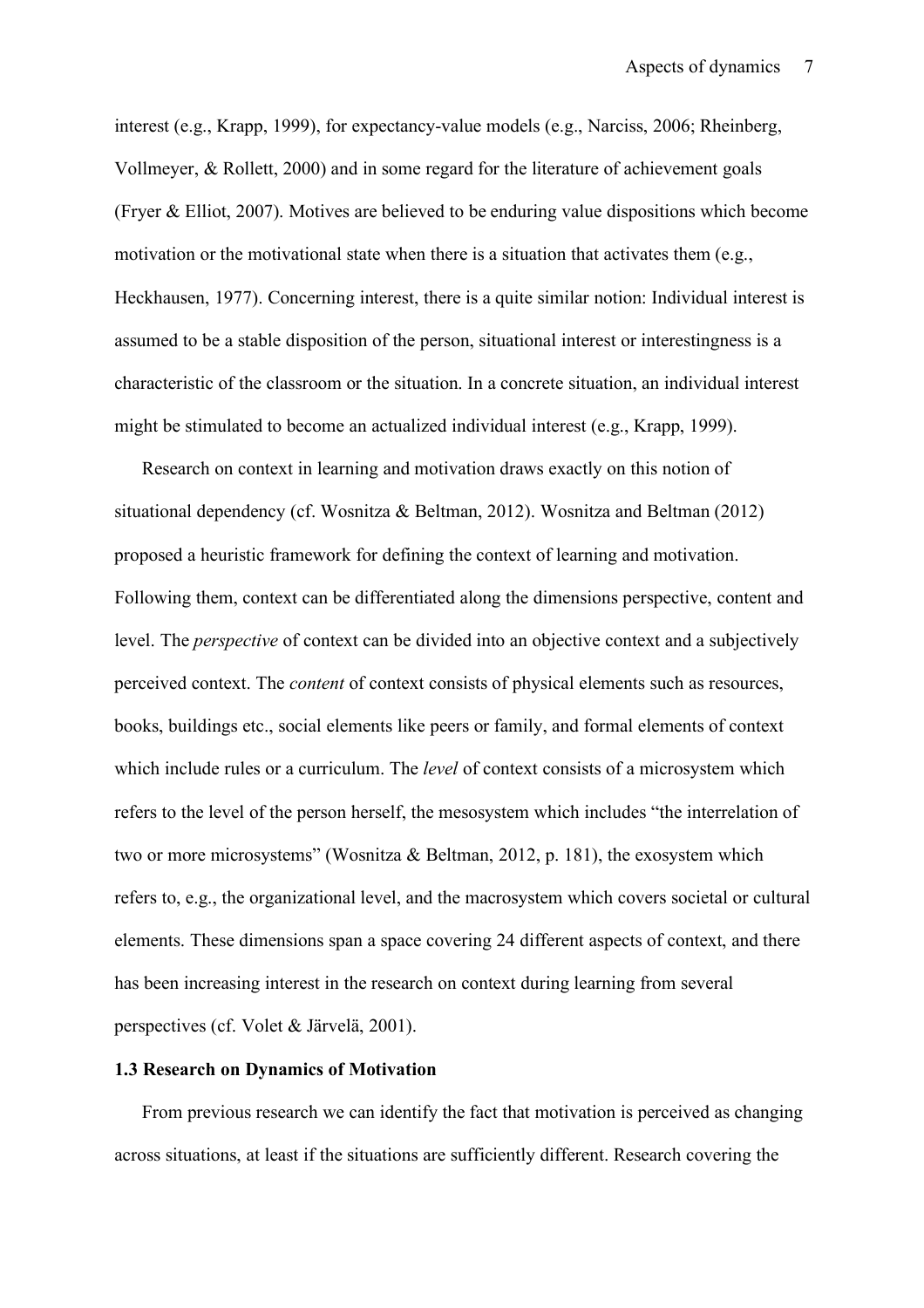change of motivation over time can be classified according to their main focus on time (Ainley & Hidi, 2002). There are a lot of studies covering the developmental *macroperspective* (Ainley & Hidi, 2002) on motivation change in school (e.g. Ainley, 1998; Niemivirta, 2004; Spinath & Spinath, 2005; Wild, Krapp, Schreyer, & Lewalter, 1998). Overall, a consensus exists that learning motivation declines during the years of schooling (Spinath & Spinath, 2005). Another time frame in motivation research is motivation during one single task (Ainley & Hidi, 2002; Niemivirta & Tapola, 2007), also termed a *microperspective* (Ainley & Hidi, 2002) on motivation change over time. For example, Niemivirta and Tapola (2007) found changes of self-efficacy but not of interest during a single task. However, neither lines of research focus on motivation in different situations.

There are also studies that look at motivational change in different situations (mid-level perspective, Ainley & Hidi, 2002). Most of these studied a single motivational construct, for example interest (e.g., Ainley, Hidi, & Berndorff, 2002), intrinsic and extrinsic motivation (e.g., Prenzel, Kramer, & Drechsel, 1998) or achievement goal orientations (e.g., Fryer & Elliot, 2007; Muis & Edwards, 2009; Senko & Harackiewicz, 2005) across several similar (e.g., Fryer & Elliot, 2007) or different tasks (e.g., Muis & Edwards, 2009; Senko & Harackiewicz, 2005) during a semester or across different classroom situations within participants (e.g., Prenzel et al., 1998) or between participants (e.g., Senko & Harackiewicz, 2005). All of these studies found that motivation varies across situations, although none of these studies investigated the impact of a situation on motivation during learning.

Additionally, most studies concentrated on only one construct (mostly interest or goal orientation). Studies such as those by Niemivirta and Tapola (2007) or Bong (2005) that studied interest and self-efficacy at the same time, are an exception. In contrast, Van Nuland, Dusseldorp, Martens and Boekaerts (2010) showed that investigating several motivation constructs at the same time is a fruitful approach, and we assume that an expectancy-value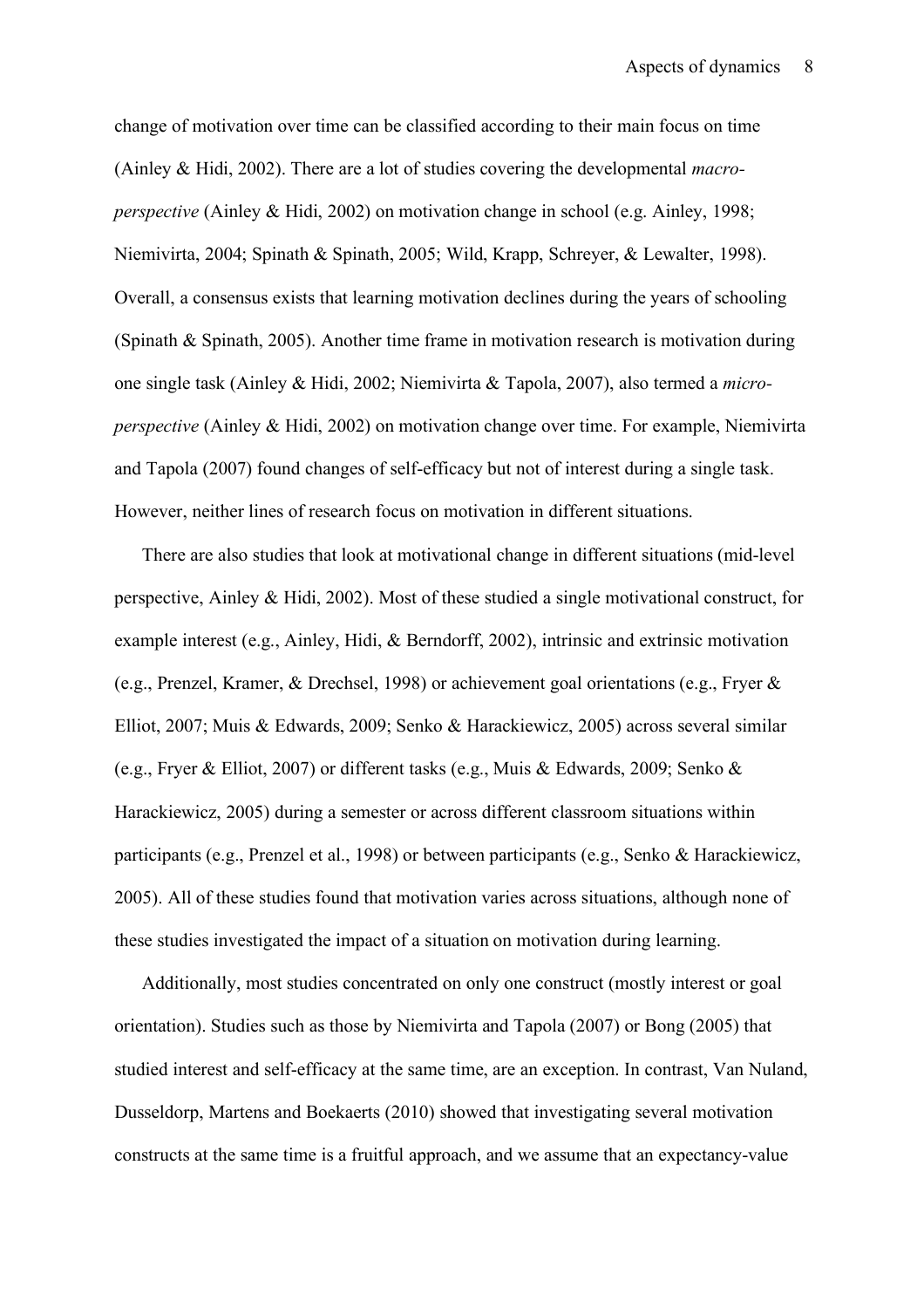approach to motivation might be a suitable framework for studying several motivation constructs at the same time. Therefore the aim of this study was to identify how a cooperative learning situation contributed to several motivation constructs over an individual learning situation within an expectancy-value framework.

## **1.4 Individual and Cooperative Learning as Two Distinct Learning Situations**

One means of changing the situation is to alter the instructional setting and a common way of achieving this is through the shift from an individual learning situation to a cooperative one which is often done to enhance motivation.

As for the concept of cooperative learning, several distinctions can be made. First of all, there is a distinction between cooperative and collaborative learning. While cooperative learning usually refers to division of work among the learners (Dillenbourg, Baker, Blaye, & O'Malley, 1996; Roschelle & Teasley, 1995), collaborative learning encompasses, following Roschelle and Teasley (1995, p. 70), "a coordinated, synchronous activity that is the result of a continued attempt to construct and maintain a shared conception of a problem". In recent research on collaborative and cooperative learning, another prominent distinction has been made between co-regulation and socially shared regulation of learning. While co-regulation of learning refers to a group situation where one student takes a role more active and guiding the others (e.g., Schoor & Bannert, 2012; Vauras, Iiskala, Kajamies, Kinnunen, & Lehtinen, 2003; Volet, Summers, & Thurman, 2009), socially shared regulation of learning encompasses "constant monitoring and regulation of joint activity, which cannot be reduced to mere individual activity" (Vauras et al., 2003, p. 35). Therefore, the notion of socially shared regulation is close to Roschelle and Teasley's (1995) definition of collaboration. Nevertheless, during collaborative and cooperative learning, groups probably experience both self-regulation, co-regulation and socially shared regulation (cf. Grau & Whitebread, 2012).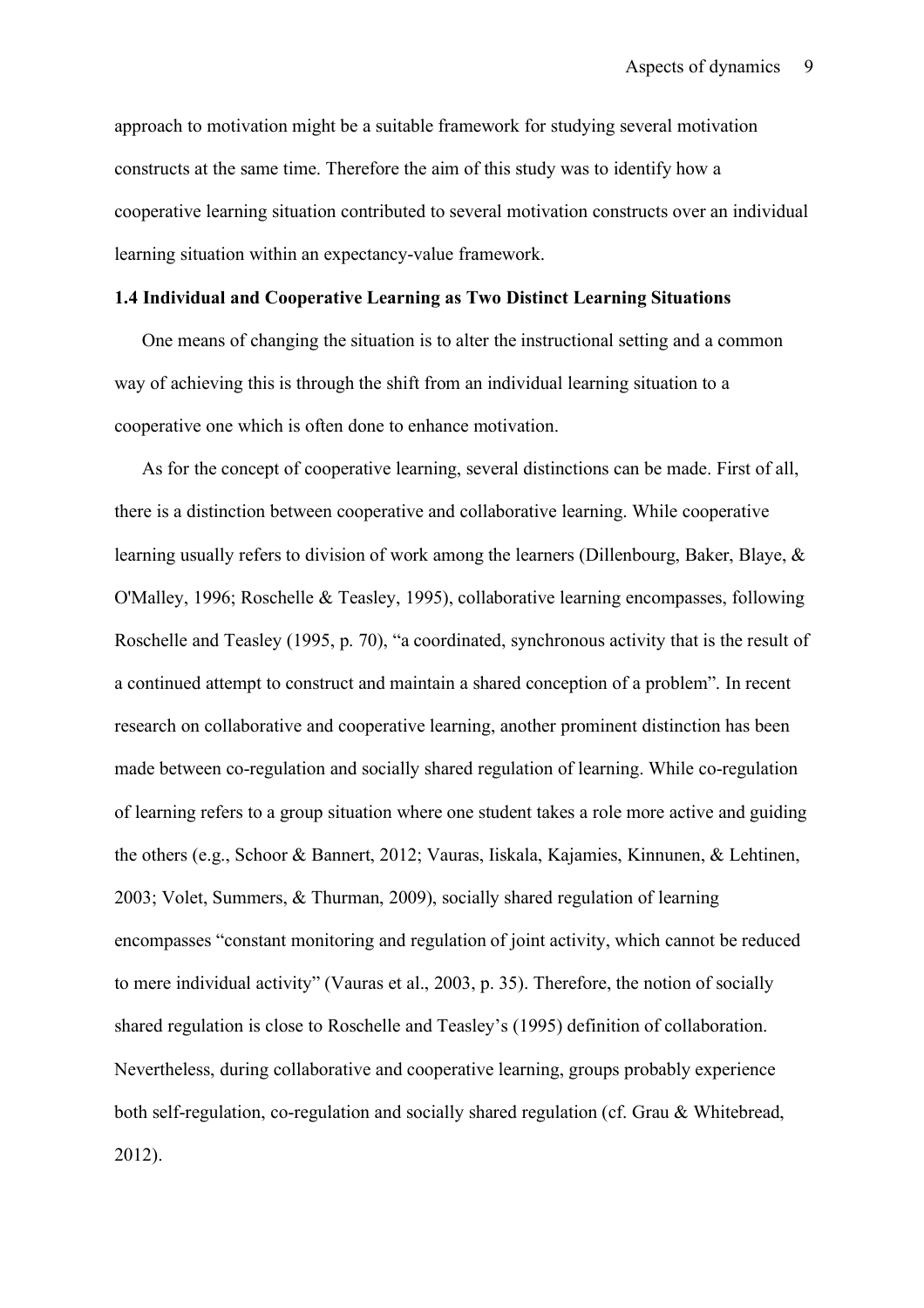Following the heuristic framework for context of Wosnitza and Beltman (2012), the change of situation from an individual to a cooperative learning setting can be located in the social content of context. The different distribution of responsibility, which probably also depends on the mode of regulation (co-regulation, socially shared regulation), might influence motivation constructs such as self-efficacy and anxiety. Indeed Nichols (1996) was able to show that compared to traditional instruction cooperative learning enhances selfefficacy.

The hoped for gain in motivation during cooperative learning has been the focus of several studies on the motivational effects of cooperative learning (e.g., Hänze & Berger, 2007; Nichols, 1996; Townsend & Hicks, 1997). From a different perspective, numerous studies have been conducted showing that the basic needs of autonomy, competence and social relatedness mediate the relation between different situational characteristics and motivational variables (for an overview see Lewalter & Scholta, 2009), studies which usually conducted by means of a between-subjects design.

Several recent studies on computer-supported collaborative learning (CSCL) investigated motivation in collaborative settings. A few studies investigated how motivation influences cooperative learning activities during CSCL (e.g., Rienties, Tempelaar, Van den Bossche, Gijselaers, & Segers, 2009; Schoor & Bannert, 2011). The results indicate that motivation indeed influences the kind of learning activities the learner engages in during cooperative learning. However, these studies provide no insight into the question of how motivation changes across situations.

In contrast research on motivation regulation has shown that there are motivation regulation strategies in group learning settings that are distinct from individual motivation regulation strategies (e.g., Järvelä, Järvenoja, & Veermans, 2008), hinting that a change of social context also includes a change in motivational conditions. Wolters (2011) provides an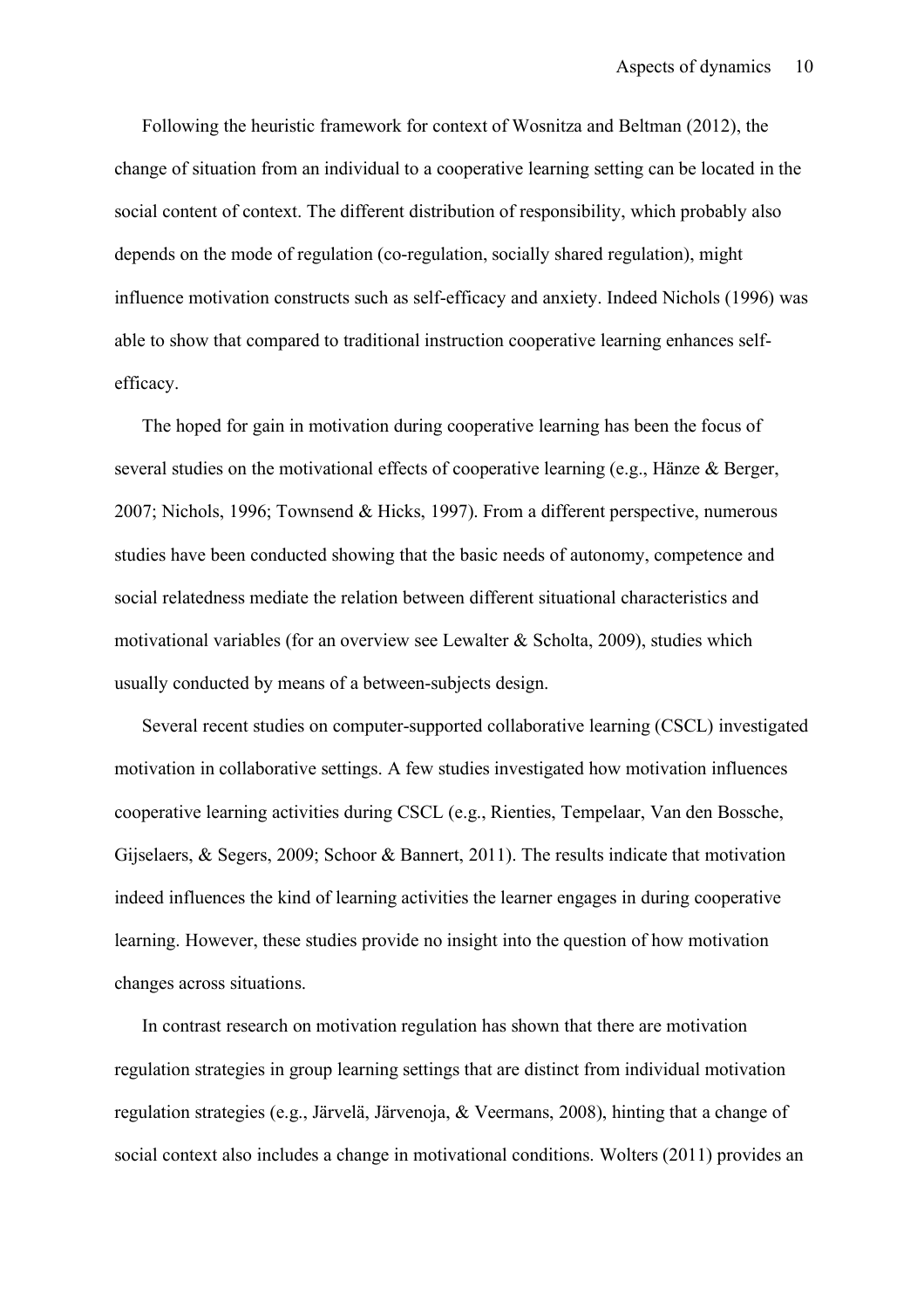overview of motivation regulation across contexts. However, these studies focused on the regulatory activities that groups and individuals engage in to regulate their motivation, and not on motivation per se.

Several other studies show that a cooperative situation is different from an individual situation. For example, Järvelä and Järvenoja (2011) identified challenges in collaborative learning where the main challenge was the commitment of all group members to teamwork which might also result in motivation losses in other group members (cf. Kerr, 1983). Wosnitza and Volet (2009) propose a framework for goals in a collaborative context that acknowledges that in a collaborative setting, multiple goals (performance goals, learning goals, well-being goals) are pursued and goals can be directed towards oneself or towards others.

Summing up the different research areas sketched so far we see motivation as an important educational concept with several constructs. A suitable framework to investigate several constructs at the same time is an expectancy-value approach. Moreover, we understand motivation as an interaction of person variables and the current situation or context. The latter can be defined in relation to several dimensions, one of which is the content dimension with social context as a component. We assume that if the context is changed, a change in motivation should occur. Change in motivation has been researched on several levels: the macro-, micro- and mid-level (Ainley & Hidi, 2002). However, research on the mid-level, which covers change across different situations, has been less common. Finally, a prominent way of changing instructional context is the shift of individual and cooperative learning which refers to a change in the social context.

## **1.5 The Present Study**

All in all, there are several reasons why a cooperative learning situation is motivationally different from an individual learning situation, all other conditions being constant. We can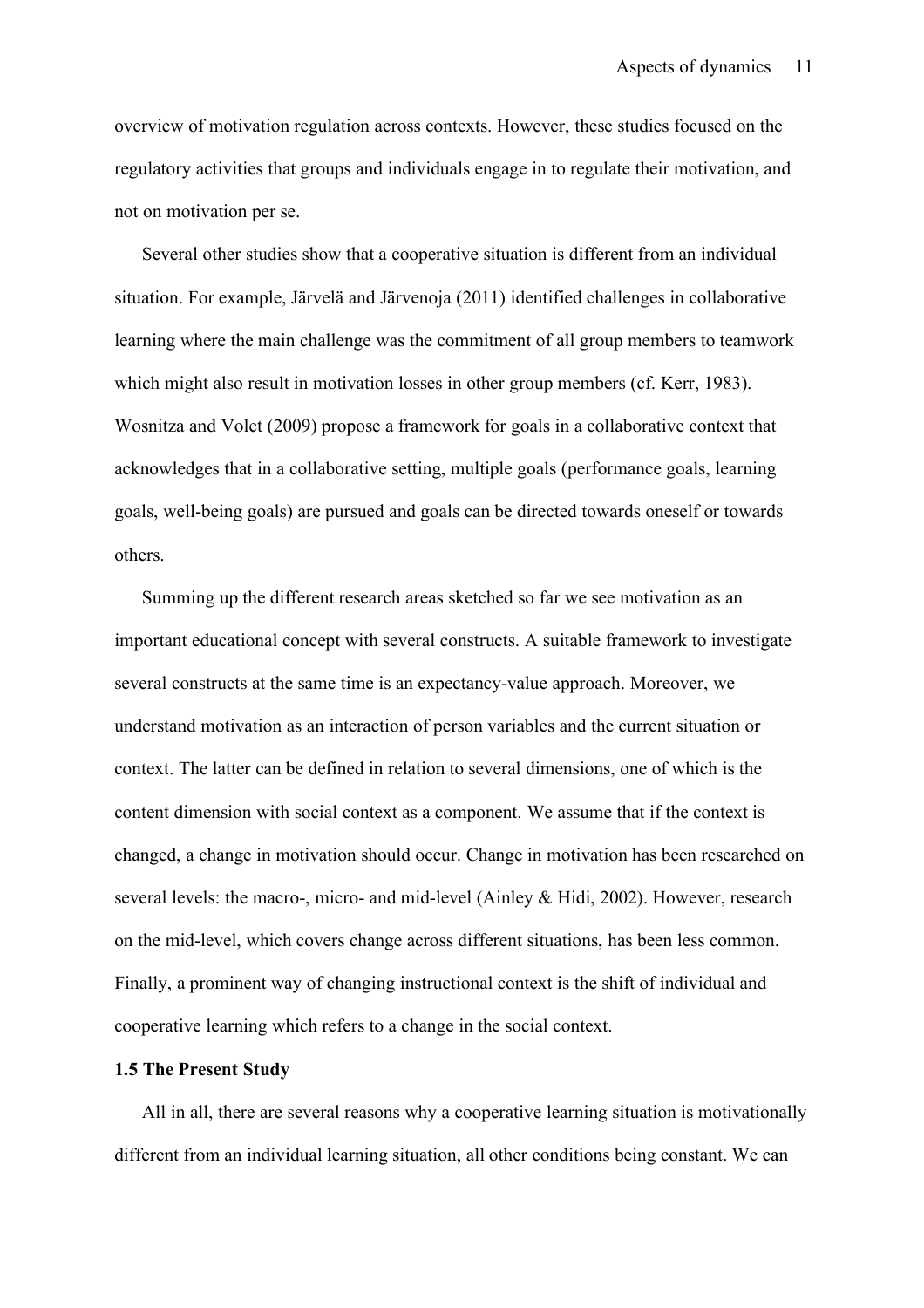observe several characteristics of a cooperative learning situation compared to individual learning regarding motivation. First, cooperative learning provides challenges different from the challenges faced during individual learning (Järvelä & Järvenoja, 2011), and which probably imply motivational consequences. Second, cooperative learning – depending on the mode of regulation – includes differences in the responsibility for the own learning process, which may result in motivation changes. Third, learners pursue different goals during cooperative learning (Wosnitza & Volet, 2009), and cooperative learning might stimulate the need for affiliation (e.g., Murray, 1938). Therefore, the group situation might be more motivating and enjoyable for people who are predispositioned to this motive. Additionally, the group situation also encompasses a possibility for comparing performances which again might motivate people who are prone to performance avoidance and performance approach goal orientations (cf. Elliot, 1999).

However, research has not been conducted to ascertain to what extent different motivational constructs are influenced by this change of situational background, as thus the present study takes this as its aim. Following Niemivirta and Tapola (2007) we would expect the cooperative situation to contribute to student's self-efficacy while not to interest. Additionally, interest is considered to be a person variable which also speaks in favour of a lower contribution to it of the cooperative situation. Concerning anxiety, we can expect the cooperative situation to contribute to it to a higher degree, either in a positive or negative way, as students might either fear the possible evaluation by their learning partner or appreciate the distributed responsibility.

#### **2 Method**

In order to investigate the research question, we used data obtained in the context of another study (Schoor & Bannert, 2011), which analysed the influence of different motivational aspects on learning activities and learning outcome during an individual and a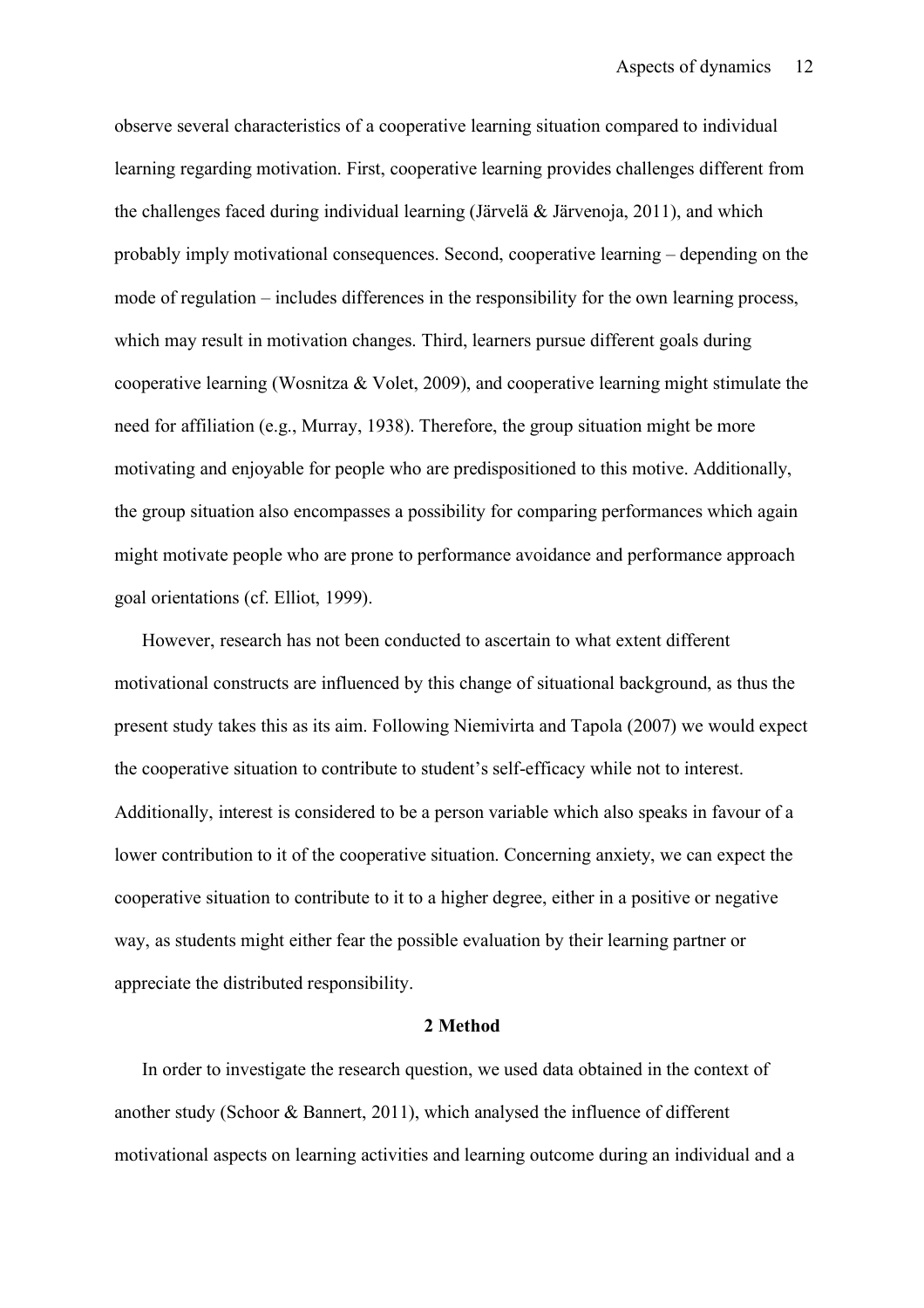cooperative phase of computer-supported cooperative learning. Therefore, several motivational constructs of an expectancy-value framework (Narciss, 2006) were measured before, during and after both the individual and the cooperative learning phase. In the present study, some of these data are used to determine the contribution of a cooperative situation to motivation beyond that in an individual learning situation.

## **2.1 Sample**

The participants were 200 university students mainly enrolled in educational science or media communication whose age ranged from 18 to 31 years old  $(M = 23.0, SD = 2.66,$ 65.5% female). Of them, 28 % were first-year students, 18.5% second-year, 14% third-year and 39.5% fourth-year and higher students. They each received a  $25 \text{ }\epsilon$  reimbursement. Due to a technical failure, there were missing data for four participants who we excluded listwise (cf. Graham, 2009, that this procedure is viable for a small percentage of missing data), with the result that the final sample consisted of 196 participants.

## **2.2 Design and procedure**

The students' task was to develop a handout in dyads and the topic of their handout was the test of significance. It had to encompass an outline and main definitions. To this end students received learning texts (paper) as resources and the participants had an initial individual preparation phase (60 minutes) in which time they were to read their learning text and prepare an individual version of the handout before the actual cooperative learning phase (90 minutes) began. The participants were informed before the individual phase that the individual phase served as preparation for the cooperative learning phase (during step 2 in Table 1). Every participant sat in front of an individual computer, and the learning partners of each dyad were located in different rooms. All instructions and questionnaires were presented on the computer screen. Table 1 gives an overview over the procedure followed in the study.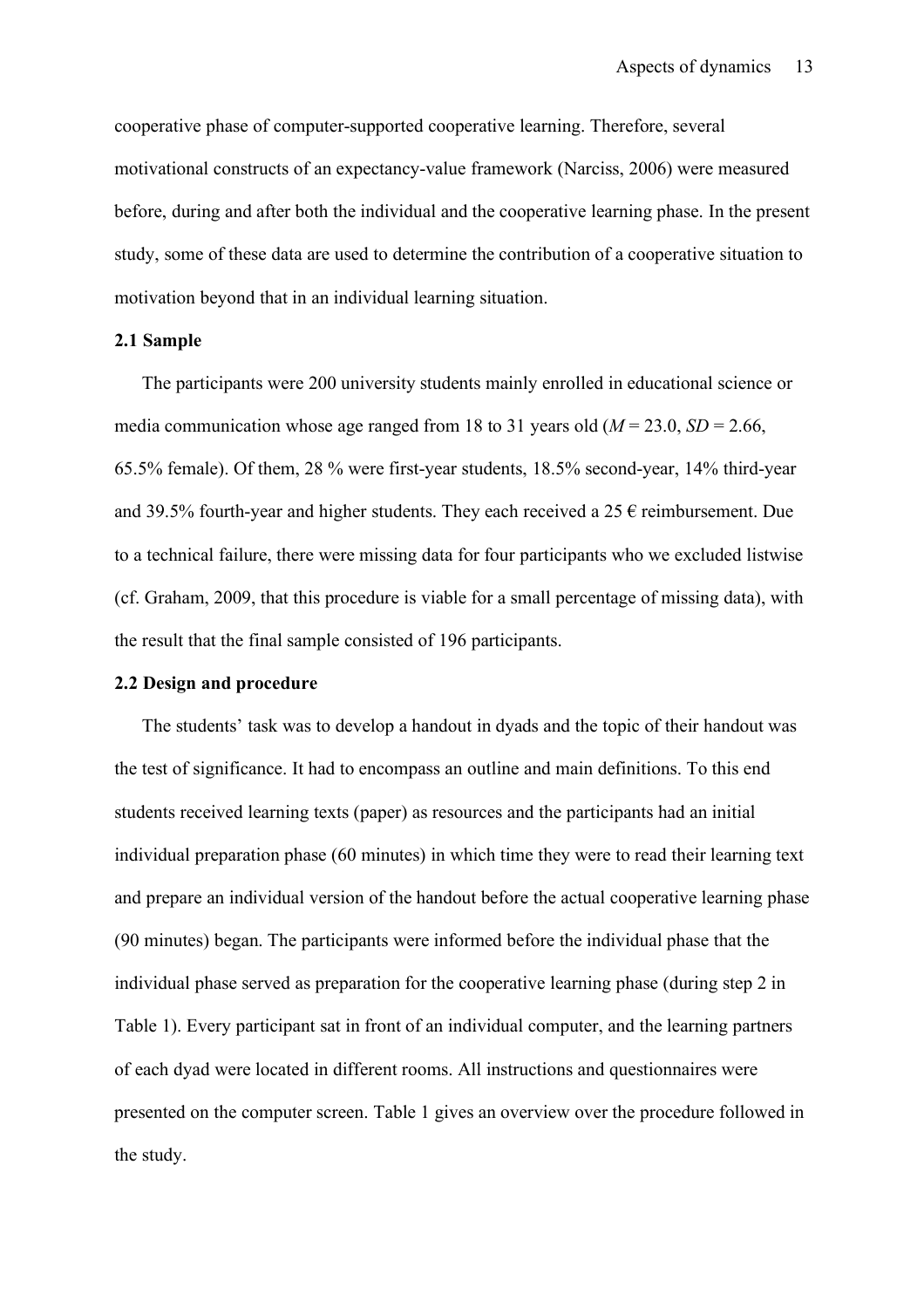Apart from other measures (demographics, prior knowledge), the participants had to fill in a questionnaire on current motivation at the beginning of the individual phase after having read an extract of the learning text and after the setting of a learning goal. Then, the participants had one hour to individually read their text and prepare the handout. Their motivational state was measured after half way (30 minutes) via a popup which appeared on the computer screen. After this individual phase, motivation after learning (self-evaluation and experienced enjoyment of learning) was assessed. Participants had a short break (about 10-15 minutes) before the cooperative phase began with a test of participants' current motivation relative to the cooperation. Participants then had 90 minutes to jointly develop a common handout via a course management system. After 45 minutes, we again measured their motivational state by means of a popup questionnaire. After the cooperation, motivation after learning (self-evaluation and experienced enjoyment of cooperative learning) was assessed, amongst other measures.

## **2.3 Material and instruments**

*Course management system and learning texts.* Participants worked on the course management system Moodle (version 1.6) where they had an editor for the individual phase and an editor and a chat for the cooperative phase which they shared with their learning partner. As learning texts we used short introductory texts about the test of significance taken from educational books. Each learning partner of a dyad received a different learning text in order to create distributed knowledge (Hutchins, 1995). Text 1 included two subchapters from Bortz and Döring (2002) while text 2 comprised of one chapter from Sedlmeier and Köhlers (2001). Both learning texts were comparable in length and difficulty.

*Motivation questionnaires.* Motivation was measured at six points in time: Before, during and after the individual learning phase as well as before, during and after the cooperative learning phase. Before the respective learning phase, self-efficacy, attainment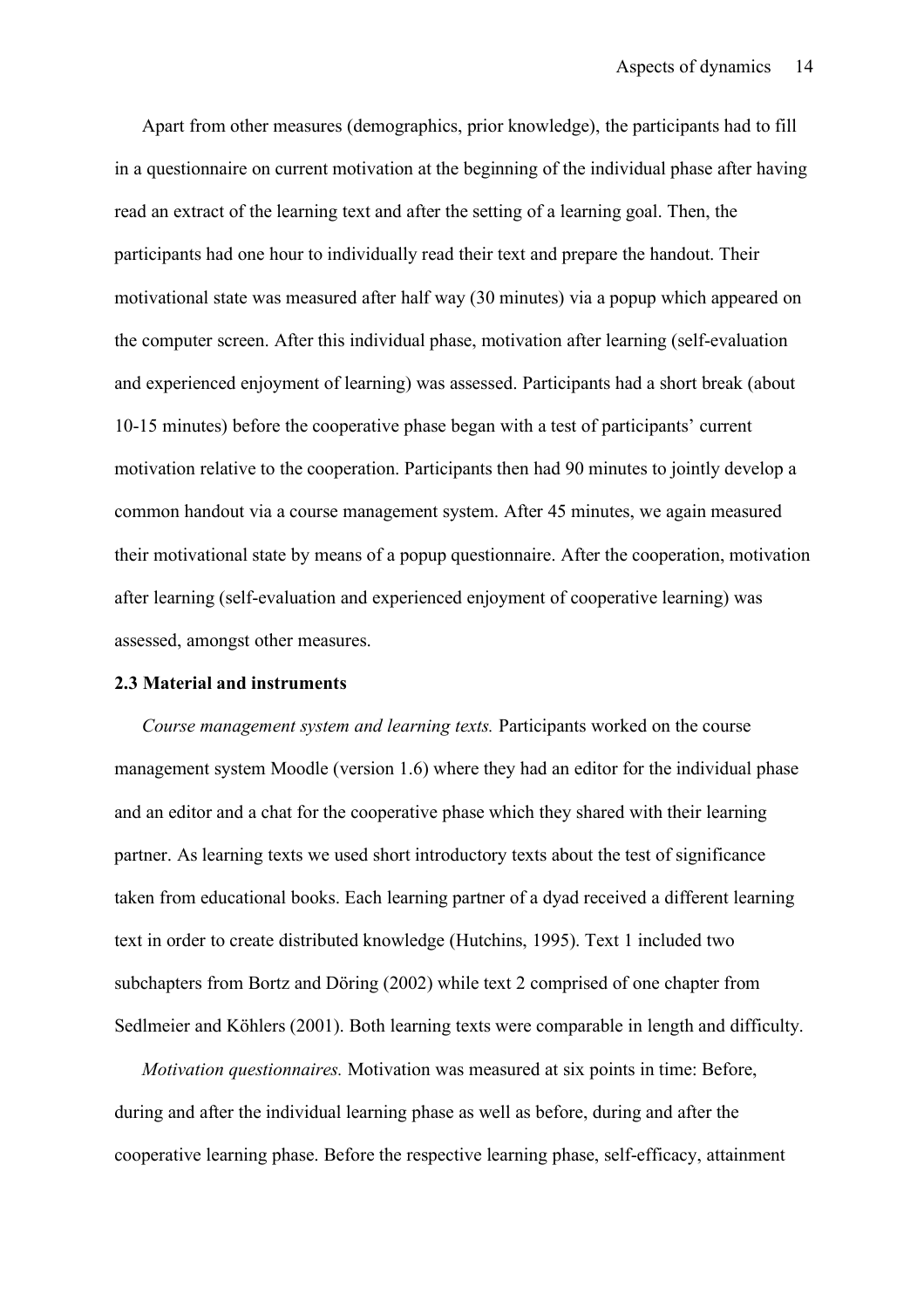value, interest, and anxiety were assessed. All items were self-constructed as there was no German instrument available for all these constructs. The motivational state during learning encompassed on-line motivation (Boekaerts, 2002; Vollmeyer & Rheinberg, 2003) and was measured during learning in a popup after half of the individual and cooperative phase. For this measurement, the questionnaire by Vollmeyer and Rheinberg (2003) as well as one additional self-constructed item were used, which covers an affective component, interest, self-efficacy and an implementation-oriented component (Vollmeyer & Rheinberg, 2003). After learning, we additionally assessed the enjoyment experienced during learning as well as a self-evaluational component: satisfaction with one's performance (cf. Heckhausen, 1977). Both scales were self-constructed as there was no German instrument available. For the purpose of the present study, three items per construct were used (see table 2 for the English translation of all the items used).

All items except self-efficacy were rated on a 7-point Likert scale (1-7) with the endpoints "totally agree" (7) and "totally disagree (1). Self-efficacy items were rated on a 11-point Likert scale (0-10) with the endpoints "I'm sure I'm able to do that" (10) and "I'm sure I'm not able to do that" (0) and transformed to 1-7 before the analysis. All scales (except online-motivation and interest) were constructed in a situation-specific way. While using the same item stem, the concrete activitiy referred to was adjusted to the individual or cooperative situation.

In confirmatory factor analyses, the measurement models for the individiual and cooperative situation showed an acceptable fit (individual situation: RMSEA = .07;  $\chi^2$  = 332.05;  $df = 168$ ;  $p < .001$ ; CFI = .94; cooperative situation: RMSEA = .07;  $\chi^2 = 347.04$ ;  $df =$ 168;  $p < .001$ ; CFI = .94). Tables 3 and 4 show the intercorrelations of the motivation constructs in the individual and cooperative situation. The descriptive characteristics of the scales used are depicted in table 5. All internal consistencies were at least acceptable (.77  $\lt \alpha$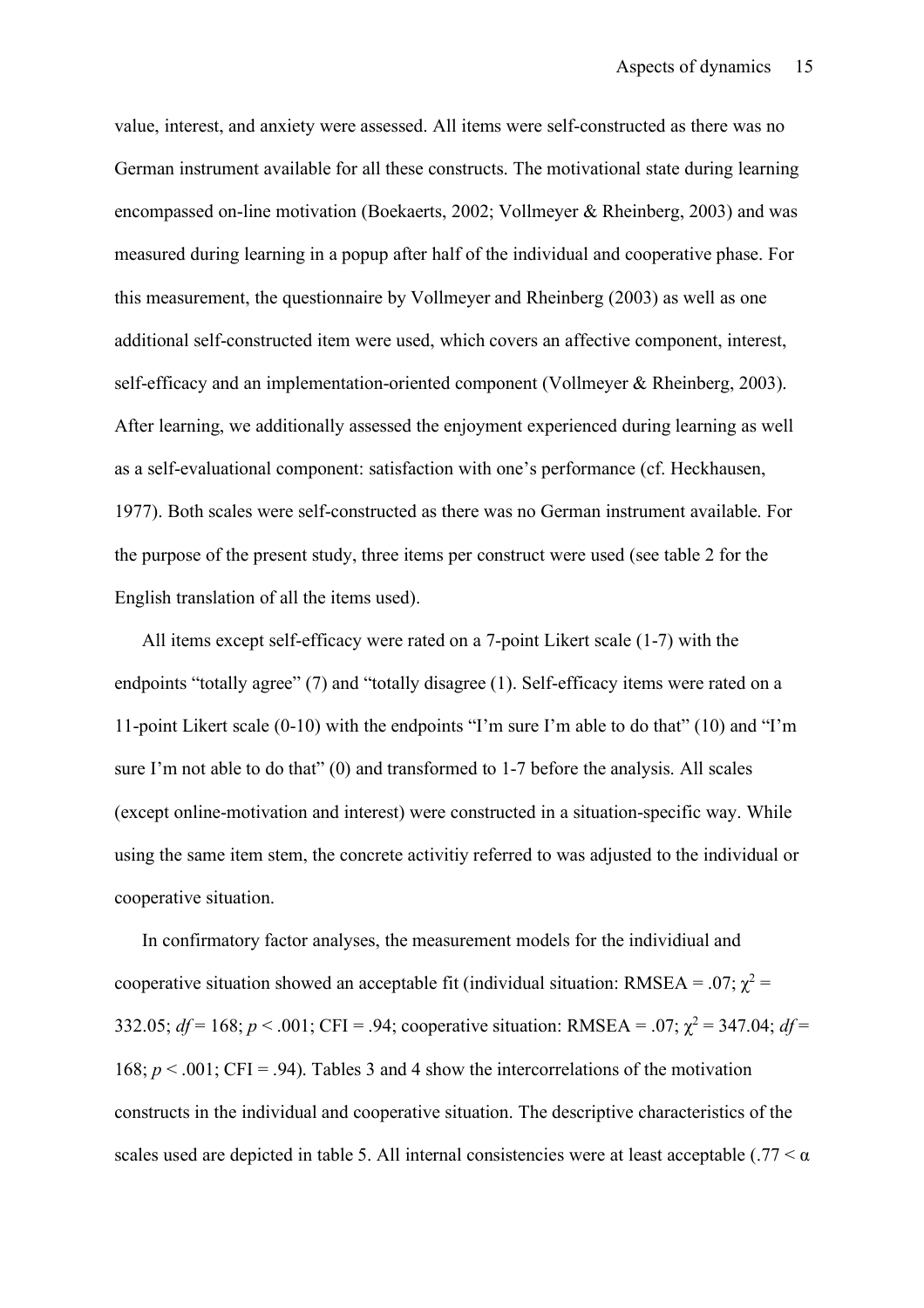< .95). Mainly, the means were in the middle of the scale range with some deviance to the upper scale for attainment value or satisfaction and enjoyment of the cooperative phase.

#### **3 Results**

In order to determine the contribution of the cooperative situation to the motivational constructs beyond motivation in an individual learning situation, we built a structural equation model (cf. figure 1). We modelled each motivation construct of the cooperative phase as predicted by its counterpart in the individual situation, by a latent situation variable for the cooperative situation, and by an error term. The situation variable was the same for each motivation construct in the cooperative phase. The error term was specified for each motivation construct. All motivation constructs for the individual as well as for the cooperative learning phase were included in the model as latent variables. Each was identified by three manifest variables and all motivation constructs during the individual phase (variable names ending on "1" in figure 1) were correlated with each other in order to account for shared variance of the constructs not caused by the cooperative situation. For example, self-efficacy for the cooperative learning phase was assumed to be predicted by self-efficacy for the individual phase, the latent situation variable of the cooperative situation, and a specific error term. Therefore, the latent cooperative situation variable referred to the joint variance of all motivation constructs during the cooperative situation while they were predicted by their respective counterpart. Figure 1 shows the structural equation model.

The structural equation modelling was carried out using AMOS 17 and verified by a bootstrap of 4000 samples. The resulting model had an acceptable fit (RMSEA = .07;  $\chi^2$  = 1447.42;  $df = 784$ ;  $p < .001$ ; CFI = .90). In table 6, the intercorrelations of the latent variables for the individual phase in this model are listed. Figure 2 shows the results concerning both the path coefficients predicting motivation for the cooperative phase from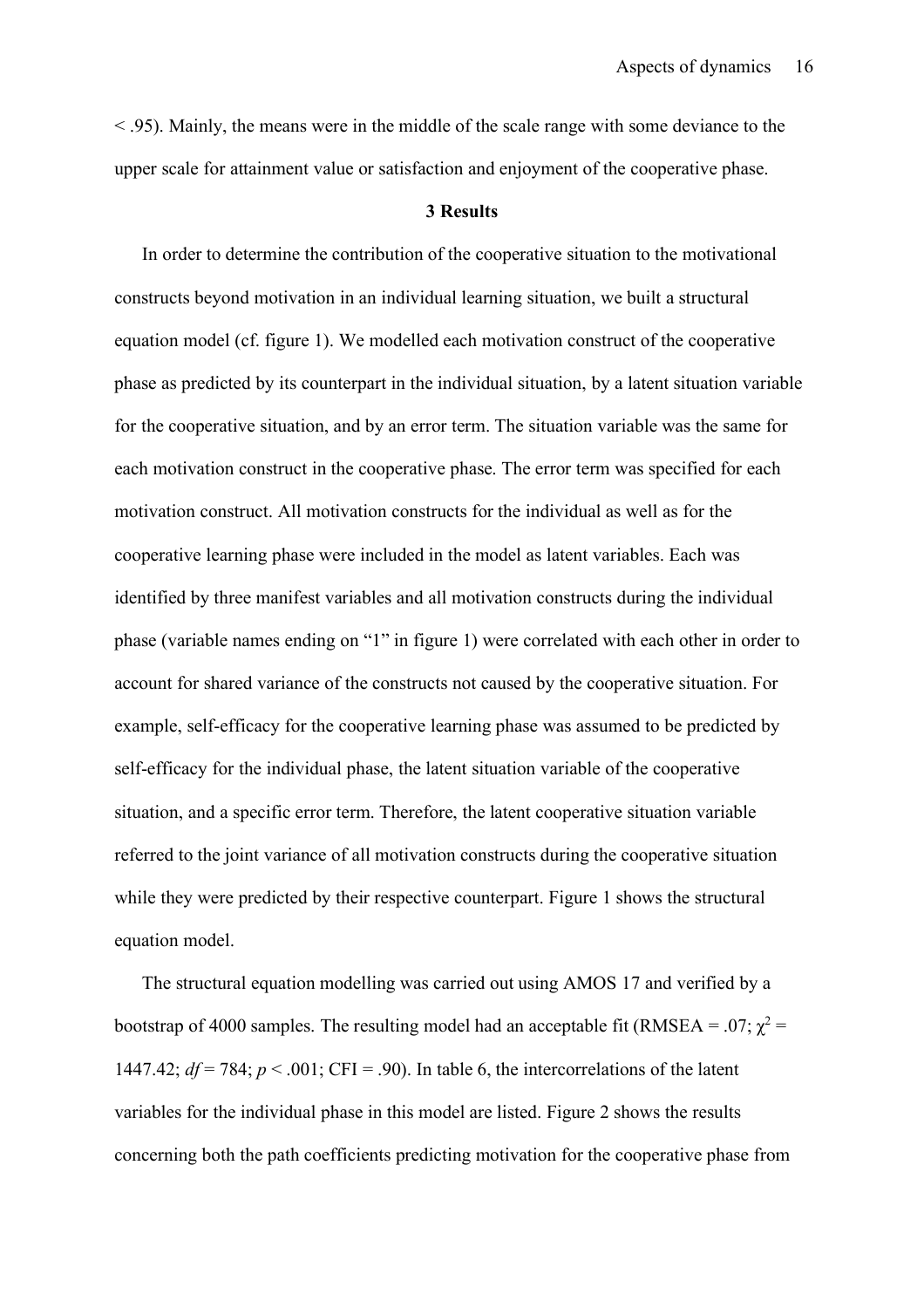the individual phase and the weights for the latent variable cooperative situation. The amount of variance explained by the cooperative situation was especially high for all motivational constructs assessed during or after learning (on-line motivation, satisfaction, enjoyment), while the amount of variance explained by the previously measured individual phase variable was 88% for the variable of interest. Interestingly, anxiety was not at all predicted by the cooperative situation. Self-efficacy and attainment value in the cooperative situation were predicted to a larger degree by their counterparts of the individual situation than by the latent cooperative situation variable. These results did not substantially change when a correlation of error terms was included for items that were exactly the same at both measurement points.

### **4 Discussion**

The aim of this study was to explore to what extent a cooperative learning situation contributed to several motivational constructs beyond motivation in an individual situation. This was done by predicting motivation in a cooperative situation using variables that refered to the same motivation constructs but in an individual situation and by an additional latent cooperative situation variable. The results showed that motivation constructs measured before learning (self-efficacy, interest, attainment value and anxiety) were to a large extent predicted by the respective variable measured before the individual learning situation, while motivational variables during and after learning were largely predicted by the cooperative situation. While we expected this kind of result for interest and enjoyment, the results concerning anxiety were surprising.

As the change in the situation did not encompass a change of the learning topic, it is not surprising that interest in the topic also did not change, and that it is thereby largely predicted by interest measured before the individual situation. Nevertheless, this means for the instructional practice that merely incorporating cooperative learning into the classroom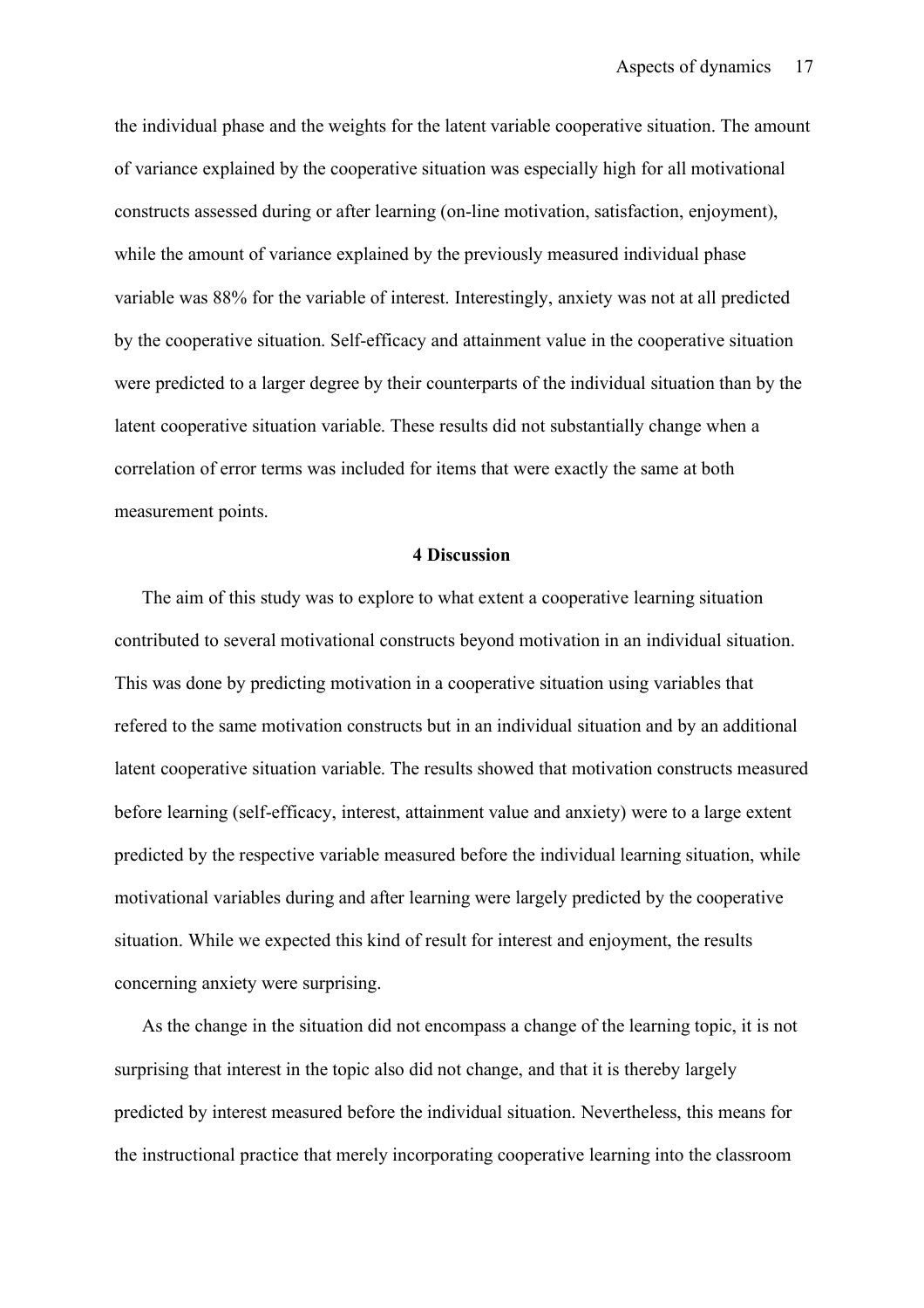will not immediately change interest. This is, however, in line with models of interest development (e.g., Hidi & Renninger, 2006). According to Hidi and Renninger (2006), the first stages of developing interest involve situational interest that only in later developmental phases becomes individual interest. In our study, we did not measure situational interest but actualized personal interest in the topic (cf. Krapp, 1999). It can be hypothesized that measuring actualized situational interest probably would have resulted in a greater change of interest.

It is interesting that anxiety was so little predicted by the cooperative situation variable. At first sight, this is an astonishing result as one would expect that fear of failure in a cooperative situation is much more dependent on whether the learning partner is seen as a ressource (helping against this fear) or as a source of evaluation (which might aggravate this fear). Apparently, this was not encompassed in the cooperative situation variable. In order to grasp these different interpretations of a cooperative situation, other variables are probably needed. Another reason for this interesting result might be that the cooperative situation was stated only subtly in the items of anxiety before the cooperation ("joint" handout, "under pressure" in front of the learning partner, etc.). Maybe a more explicit reference to the learning partner or the cooperative situation would lead to different results. Another interpretation of this surprising result concerns the learning topic 'statistics'. Perhaps the items measured a kind of statistics anxiety<sup>1</sup> (e.g., Zeidner, 1991) which might be stable across the situations as the topic did not change.

It is interesting that motivational constructs to which the cooperative learning situation contributed less were those constructs that were measured before learning in contrast to constructs measured during or after learning. Therefore, another possible explanation for the results is that motivation after learning is influenced more by the *learning episode*

<sup>&</sup>lt;sup>1</sup> We want to thank an anonymous reviewer for this idea.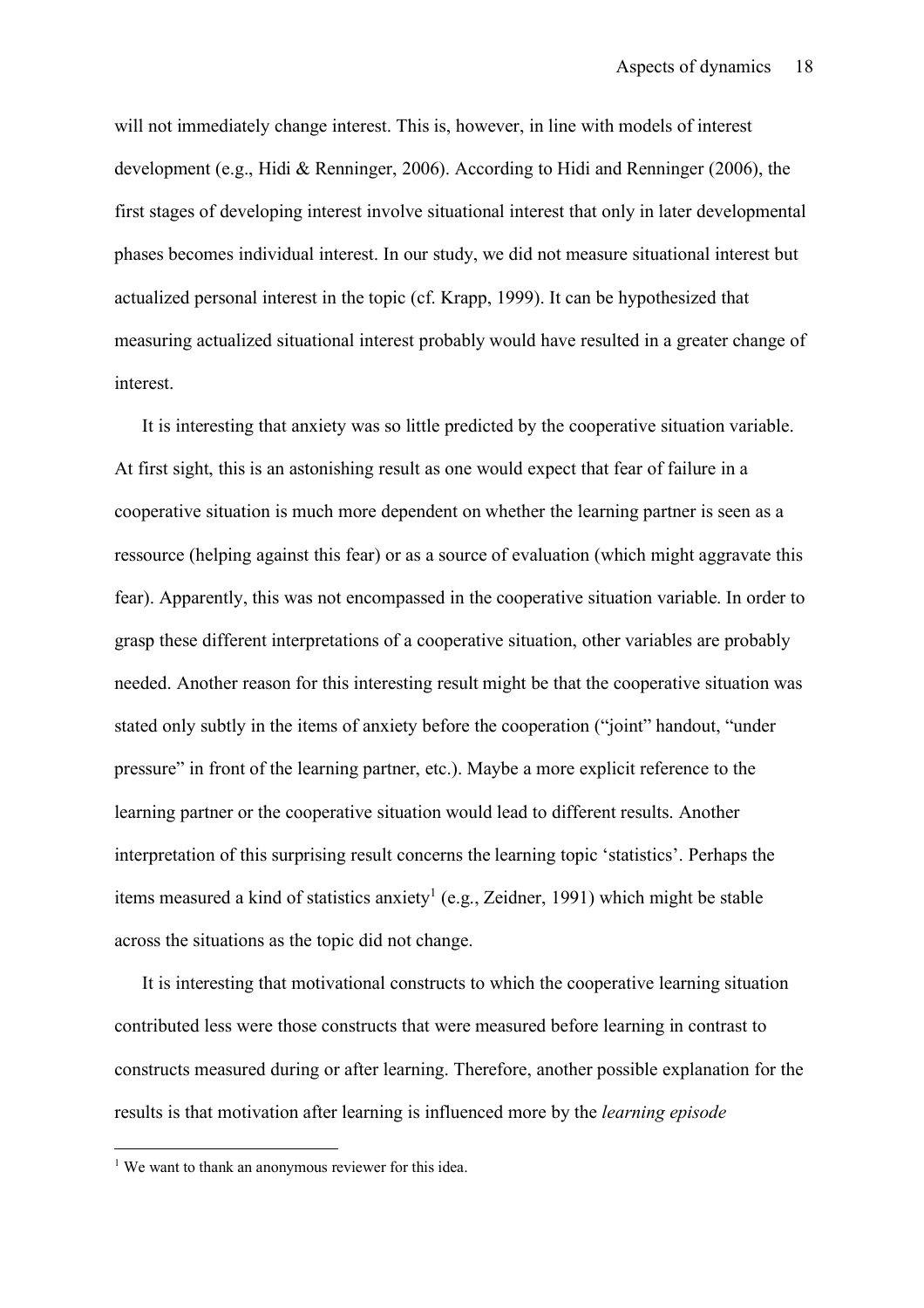immediately before the measurement, while motivation before learning might be influenced more by *general beliefs* about one's own motivation. This might be because the context of measurement during and after a learning episode is different from other learning episodes as the episode itself provides information and therefore variance, while the context of measurement before a learning episode is – with respect to the learning episode – always the same (cf. Turner & Patrick, 2008), or in other words, it occurs just before a learning episode, when there is only a vague idea of the design and the content of the episode. However, this same context of not knowing does not result from not being able to judge the situation: Before the individual phase, the participants received a part of the learning text, and before the cooperative phase, the participants received their task in order to be able to judge the situations.

All in all, this study also supports the value of using several motivational contructs to measure motivation (cf. Van Nuland et al., 2010). Our results show that a shift in the social context from an individual to a cooperative learning situation contributes to the different motivational constructs in a different way. While there was a high contribution to enjoyment, satisfaction and on-line motivation, there was only little to no contribution to interest and anxiety. These results seem to support the notion that a change of social context to cooperation can enhance (or at least influence) enjoyment of learning. They also support the concept of interest as a rather stable variable. Thus, motivational constructs can be seen as made up of person and situation, but in one specific situation different motivational constructs are differently influenced by the situation.

There are some limitations to this study. First, it was not possible to use identical motivation items for both measurement points. This was due to the approach of adjusting the motivation items directly to the performed activity in order to assess the motivational state of the learners. However, we used a similar item stem within each construct so that the latent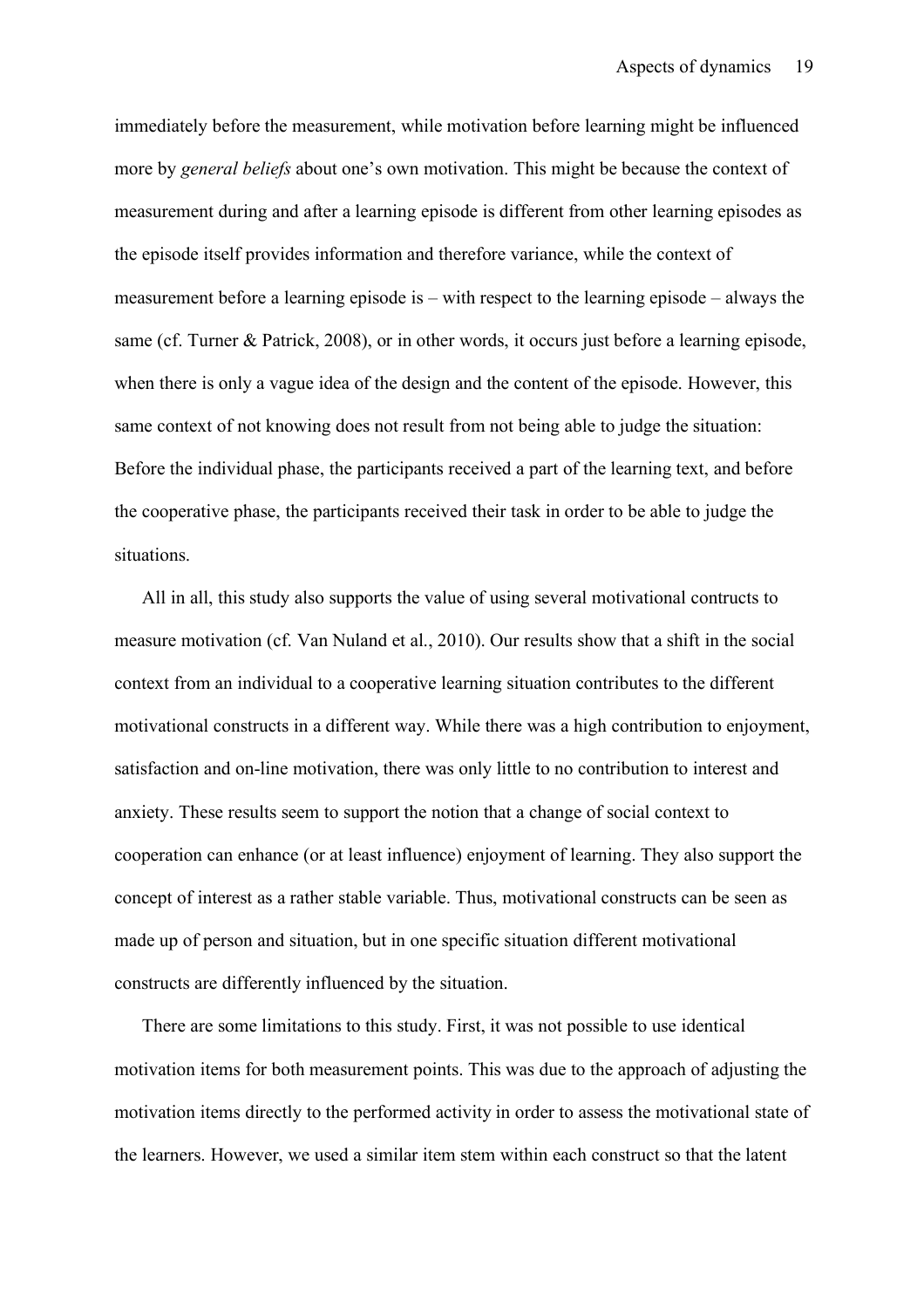construct would be the same. Additionally, the fit of the resulting structural equation model was only acceptable. It seems that there could also be another model that describes the data better. However, with only two distinct situations (and therefore measurement points) there are limitations in the possible modelling approaches. Yet, including more than two situations into this study would have overwhelmed the participants. In order to study this, we need shorter learning situations which – additionally - are still ecologically valid. Moreover, the participants in our study knew that there would be a cooperative phase following the individual phase and that they were preparing for this second phase. Therefore, the individual phase might not be a typical individual situation as they already expected to have to explain everything to their group partner (cf. Bargh & Schul, 1980). One might also argue that the distinction between measurements before and during learning are somewhat questionable for the individual phase, as the participants got a part of the learning text before they filled in the first motivation questionnaire. However, it was only a short part of the learning text and the participants did not really start working, because they only later received their tools for working on the learning management system. This part of the text was needed to ensure an adequate judgment of the learning situation by the participants. Another limitation of our study is that this was only a variation of one specific aspect of context: the social context. It is possible that the results regarding stability and change of motivation across contexts is not generizable to other changes of context.

For research on motivation in educational settings, the present results indicate the importance of the measurement point of motivation. Measuring motivation *before* learning might evoke more stable (and maybe more general) beliefs about one's own motivation. Measuring motivation *after* learning, in contrast, might be influenced more strongly by the previous learning episode. Perhaps measuring the motivational state *during* the learning episode might be a viable solution, which we realised by the measurement of on-line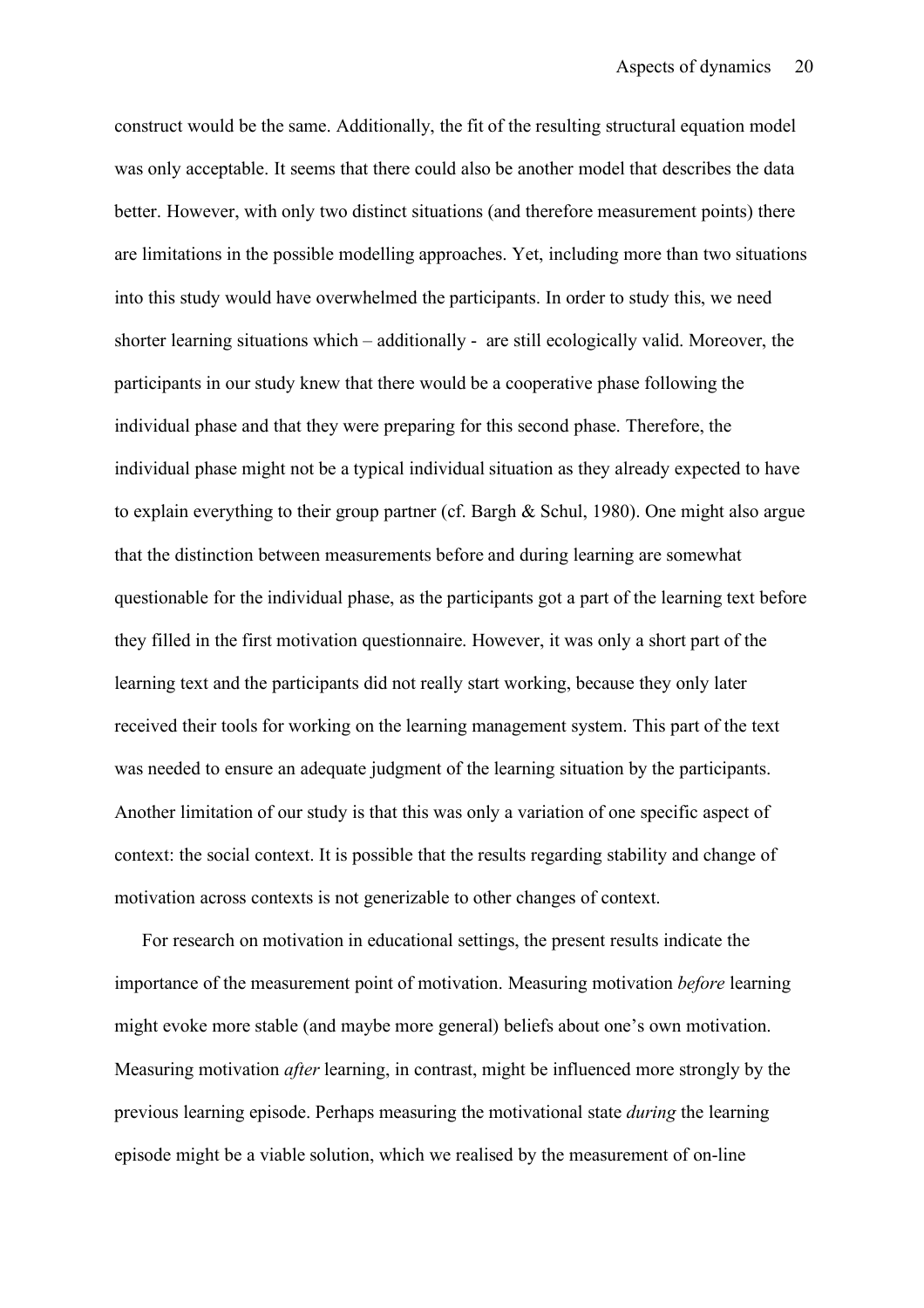motivation. However, this kind of measurement brings up other difficulties such as disturbing or disrupting learning processes.

An open question remains regarding how micro-, mid- and macro-levels of change (Ainley & Hidi, 2002) relate to each other. The present findings refer to the mid-level of change. It is unclear how it is related to changes on the micro- and macro-level. Ideally, micro-level change of motivation should influence mid-level changes of motivation which in turn should result in changes on the macro-level – and perhaps vice versa. Whether this is indeed the case would involve a different longitudinal research project.

All in all, the present study provides us with interesting initial results into the influence of cooperative situations compared to individual learning on motivation. In a subsequent step, the differential influence that the situation had on different motivation constructs should be further analysed as such an analysis would help researchers not only investigate the dynamics of motivation during learning leading to more specific theoretical models, but also to decide when to measure motivational constructs in learning contexts.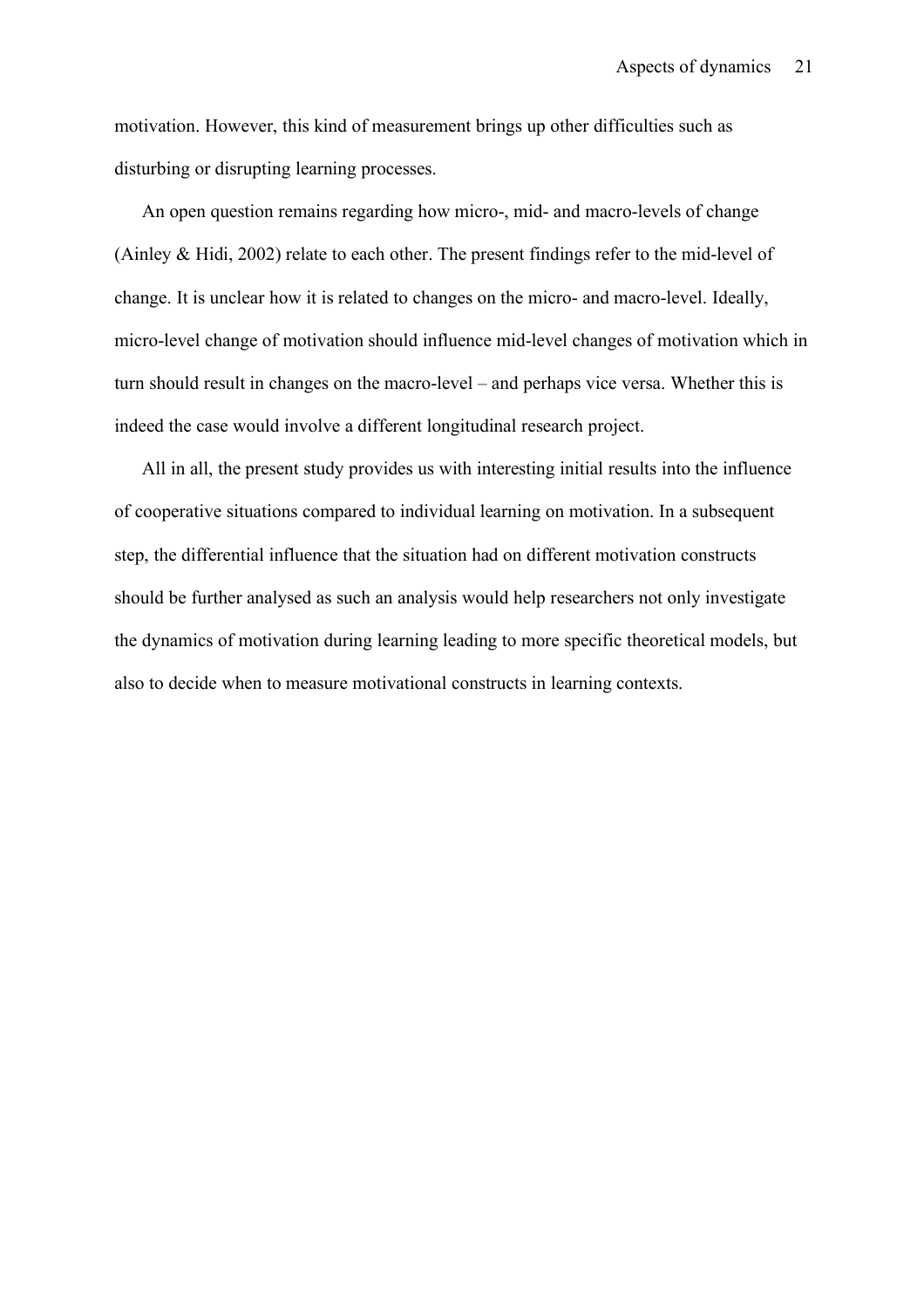#### **References**

Ainley, M. (1998). Interest in learning and the disposition of curiosity in secondary students: Investigating process and context. In L. Hoffmann, A. Krapp, K. Renninger & J. Baumert (Eds.), *Interest and learning. Proceedings of the Seeon Conference on interest and gender.* (pp. 257-266). Kiel: IPN.

Ainley, M., & Hidi, S. (2002). Dynamic measures for studying interest and learning. In P. R. Pintrich & M. Maehr (Eds.), *Advances in motivation and achievement: New directions in measures and methods* (pp. 43-76). Amsterdam: JAI.

Ainley, M., Hidi, S., & Berndorff, D. (2002). Interest, Learning, and the psychological processes that mediate their relationship. *Journal of Educational Psychology, 94*(3), 545- 561.

Atkinson, J. (1957). Motivational determinants of risk-taking behavior. *Psychological Review, 64*(6), 359-372.

Bandura, A. (1997). *Self-efficacy: The exercise of control*. New York: Freeman and Company.

Bargh, J., & Schul, Y. (1980). On the cognitive benefits of teaching. *Journal of Educational Psychology, 72*, 593-604.

Boekaerts, M. (2002). The on-line motivation questionnaire: A self-report instrument to assess students' context sensitivity. In P. R. Pintrich & M. Maehr (Eds.), *Advances in motivation and achievement: New directions in measures and methods* (pp. 77-120). Amsterdam: JAI.

Bong, M. (2005). Within-grade changes in Korean girls' motivation and perceptions of the learning environment across domains and achievement levels. *Journal of Educational Psychology, 97*(4), 656-672.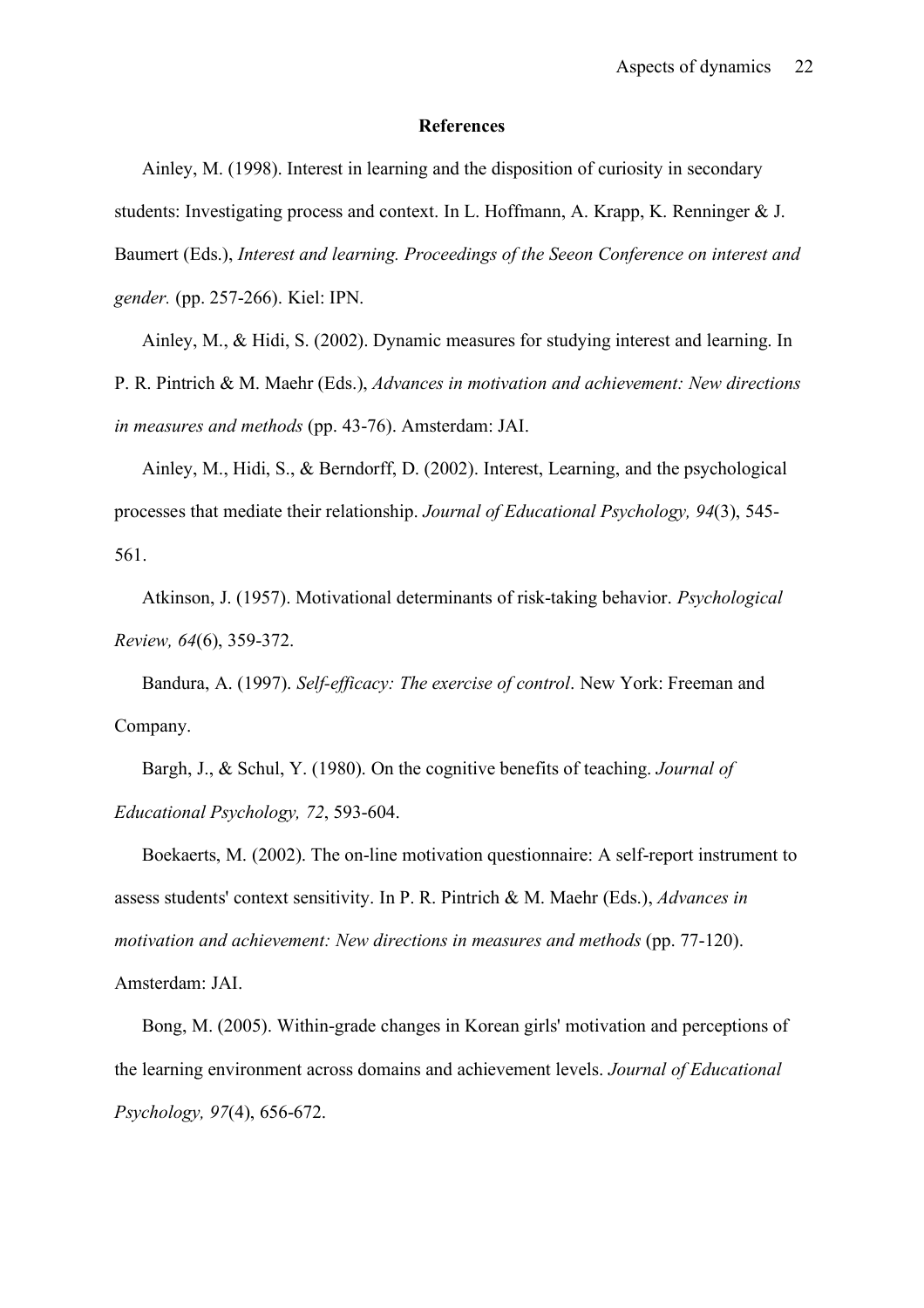Bortz, J., & Döring, N. (2002). *Forschungsmethoden und Evaluation: für Human- und Sozialwissenschaftler* [Research methods and evaluation: for social scientists]. Heidelberg: Springer.

Dillenbourg, P., Baker, M., Blaye, A., & O'Malley, C. (1996). The evolution of research on collaborative learning. In E. Spada & P. Reimann (Eds.), *Learning in Humans and Machine* (pp. 189-211). Oxford: Elsevier.

Eccles, J. S., & Wigfield, A. (2002). Motivational beliefs, values, and goals. *Annual Review of Psychology, 53*(1), 109-132.

Elliot, A. J. (1999). Approach and avoidance motivation and achievement goals. *Educational Psychologist, 34*(3), 169-189.

Fryer, J. W., & Elliot, A. J. (2007). Stability and change in achievement goals. *Journal of Educational Psychology, 99*(4), 700-714.

Graham, J. W. (2009). Missing data analysis: Making it work in the real world. *Annual Review of Psychology, 60*, 549-576.

Grau, V., & Whitebread, D. (2012). Self and social regulation of learning during collaborative activities in the classroom: The interplay of individual and group cognition. *Learning and Instruction, 22*(6), 401-412. doi: 10.1016/j.learninstruc.2012.03.003

Hänze, M., & Berger, R. (2007). Cooperative learning, motivational effects, and student characteristics: An experimental study comparing cooperative learning and direct instruction in 12th grade physics classes. *Learning and Instruction, 17*(1), 29-41.

Heckhausen, H. (1977). Achievement motivation and its constructs: a cognitive model. *Motivation and Emotion, 1*(4), 283-329.

Hidi, S., & Renninger, K. A. (2006). The four-phase model of interest development. *Educational Psychologist, 41*(2), 111-127.

Hutchins, E. (1995). *Cognition in the wild*. Cambridge, MA: MIT Press.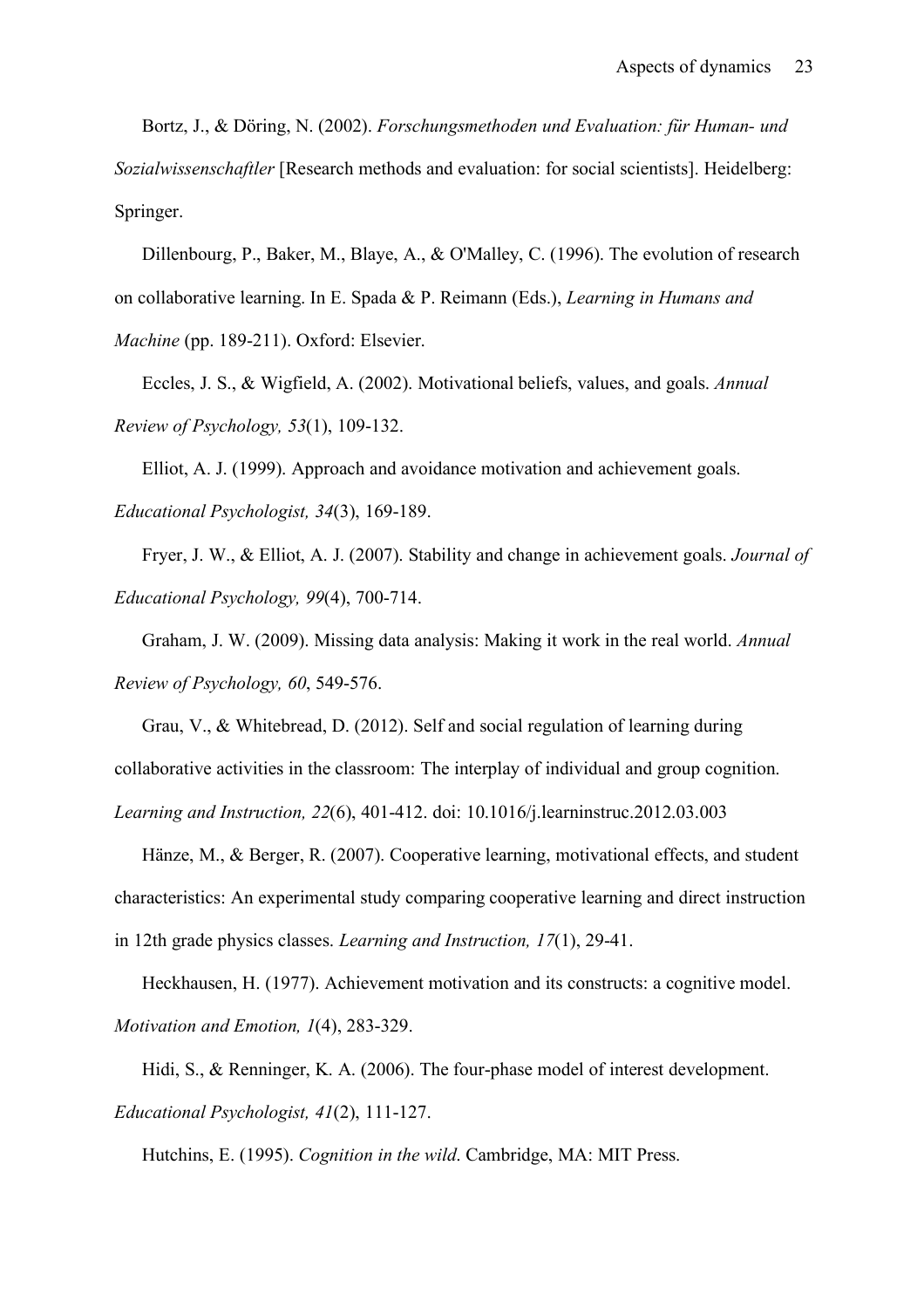Järvelä, S., & Järvenoja, H. (2011). Socially constructed self-regulated learning and motivation regulation in collaborative learning groups. *Teachers College Record, 113*(2), 350-374.

Järvelä, S., Järvenoja, H., & Veermans, M. (2008). Understanding the dynamics of motivation in socially shared learning. *International Journal of Educational Research, 47*(2), 122-135.

Kerr, N. L. (1983). Motivation losses in small groups: A social dilemma analysis. *Journal of Personality and Social Psychology, 45*(4), 819-828.

Krapp, A. (1999). Interest, motivation and learning: An educational-psychological perspective. *European Journal of Psychology of Education, 14*(1), 23-40.

Lewalter, D., & Scholta, K. (2009). The impact of goal and feedback treatments on selfdetermined motivation and situational interest in a computer-based learning context. In M. Wosnitza, S. A. Karabenick, A. Efklides & P. Nenniger (Eds.), *Contemporary motivation* 

*research. From global to local perspectives* (pp. 229-248). Göttingen: Hogrefe.

Lewin, K. (1939). Field theory and experiment in social psychology: Concepts and methods. *American Journal of Sociology, 44*(6), 868-896.

Muis, K. R., & Edwards, O. (2009). Examining the stability of achievement goal orientation. *Contemporary Educational Psychology, 34*(4), 265-277.

Murphy, P. K., & Alexander, P. A. (2000). A motivated exploration of motivation terminology. *Contemporary Educational Psychology, 25*(1), 3-53.

Murray, H. A. (1938). *Explorations in personality*. New York: Oxford University Press. Narciss, S. (2006). *Informatives tutorielles Feedback: Entwicklungs- und* 

*Evaluationsprinzipien auf der Basis instruktionspsychologischer Erkenntnisse* [Informative tutorial feedback. Development and evaluation principles based on instruction psychological knowledge]. Münster: Waxmann.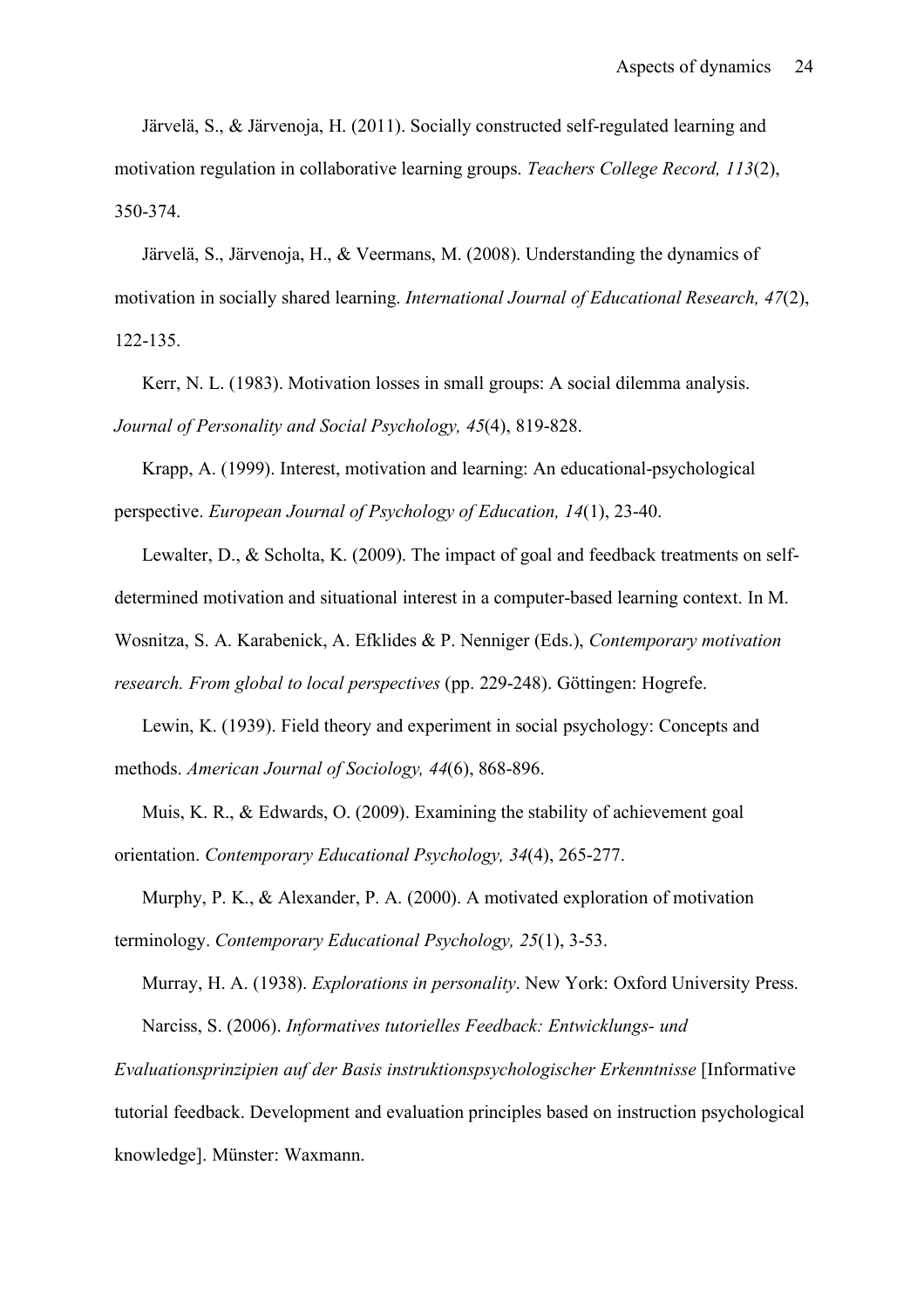Nichols, J. (1996). The effects of cooperative learning on student achievement and motivation in a high school geometry class. *Contemporary Educational Psychology, 21*(4), 467-476.

Niemivirta, M. (2004). Stability and change in middle school students' school value: An application of latent growth curve modeling. In A. Efklides, G. Kiosseoglou & Y. Theodorakis (Eds.), *Qualitative and quantitative research in psychology* (Vol. 2, pp. 301- 314). Athens: Ellinika Grammata.

Niemivirta, M., & Tapola, A. (2007). Self-efficacy, interest, and task performance: Within-task changes, mutual relationships, and predictive effects. *Zeitschrift für Pädagogische Psychologie, 21*(3/4), 241-250.

Pintrich, P. R. (2003). Motivation and classroom learning. In W. Reynolds & G. Miller (Eds.), *Handbook of psychology: Educational psychology* (Vol. 7, pp. 103-122). Hoboken, NJ: Wiley & Sons.

Pintrich, P. R., & Schunk, D. H. (1996). *Motivation in Education: Theory, Research, and Applications*. Englewood Cliffs, NJ: Prentice Hall.

Prenzel, M., Kramer, K., & Drechsel, B. (1998). Changes in learning motivation and interest in vocational education: halfway through the study. In L. Hoffmann, A. Krapp, K. Renninger & J. Baumert (Eds.), *Interest and learning. Proceedings of the Seeon Conference on interest and gender* (pp. 430-440). Kiel: IPN.

Rheinberg, F. (1987). The motivational analysis of high-risk sport. In F. Halisch & J. Kuhl (Eds.), *Motivation, intention, and volition* (pp. 249-259). Berlin: Springer.

Rheinberg, F., Vollmeyer, R., & Rollett, W. (2000). Motivation and action in selfregulated learning. In M. Boekaerts, P. R. Pintrich & M. Zeidner (Eds.), *Handbook of selfregulation* (pp. 503-529). San Diego: Academic Press.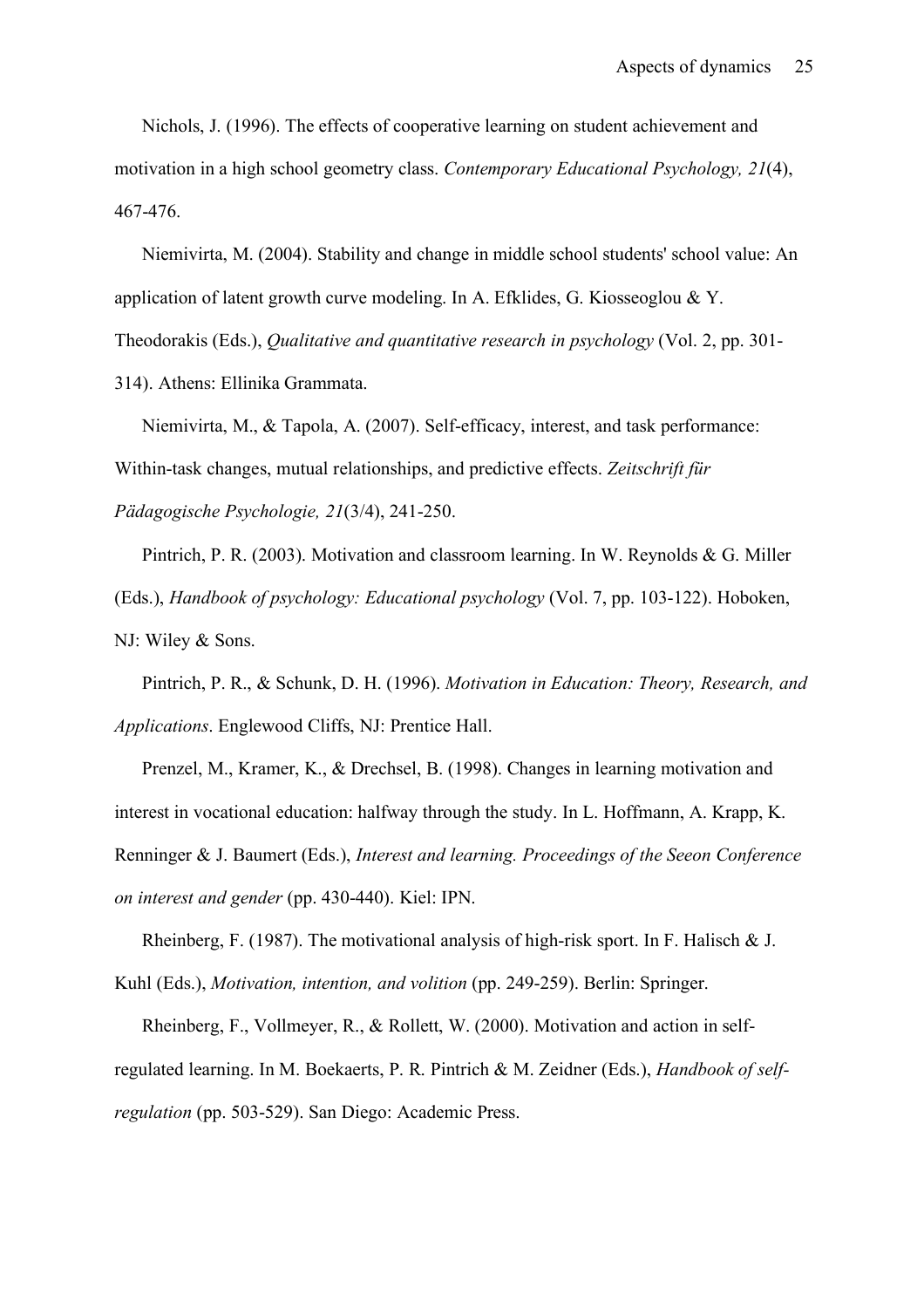Rienties, B., Tempelaar, D., Van den Bossche, P., Gijselaers, W., & Segers, M. (2009).

The role of academic motivation in computer-supported collaborative learning. *Computers in* 

*Human Behavior, 25*(6), 1195-1206. doi: http://dx.doi.org/10.1016/j.chb.2009.05.012

Roschelle, J., & Teasley, S. D. (1995). The construction of shared knowledge in collaborative problem solving. In C. O'Malley (Ed.), *Computer supported collaborative learning* (pp. 69-97). Heidelberg: Springer.

Schoor, C., & Bannert, M. (2011). Motivation in a computer-supported collaborative learning scenario and its impact on learning activities and knowledge acquisition. *Learning and Instruction, 21*(4), 560-573.

Schoor, C., & Bannert, M. (2012). Exploring regulatory processes during a computersupported collaborative learning task using process mining. *Computers in Human Behavior, 28*(4), 1321-1331.

Sedlmeier, P., & Köhlers, D. (2001). *Wahrscheinlichkeiten im Alltag. Statistik ohne Formeln. Mit einem Trainingsprogramm auf CD-ROM* [Probabilities in everyday life. Statistics without formula. With a training program on CD-ROM]. Braunschweig: Westermann.

Senko, C., & Harackiewicz, J. M. (2005). Regulation of achievement goals: The role of competence feedback. *Journal of Educational Psychology, 97*(3), 320-336.

Spinath, B., & Spinath, F. M. (2005). Longitudinal analysis of the link between learning motivation and competence beliefs among elementary school children. *Learning and Instruction, 15*(2), 87-102.

Townsend, M., & Hicks, L. (1997). Classroom goal structures, social satisfaction and the perceived value of academic tasks. *British Journal of Educational Psychology, 67*(1), 1-12.

Turner, J. C., & Patrick, H. (2008). How does motivation develop and why does it change? Reframing motivation research. *Educational Psychologist, 43*(3), 119-131.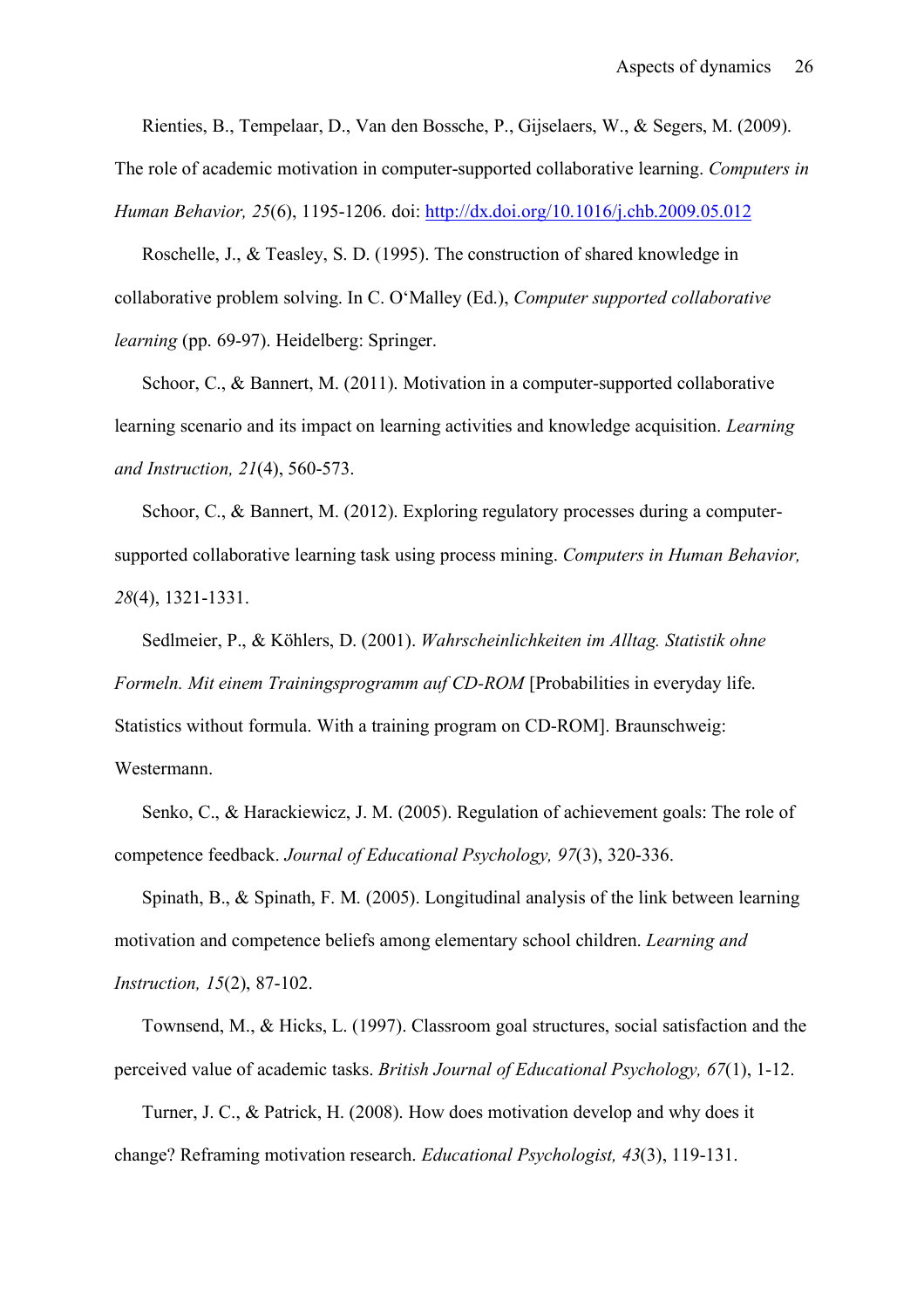Van Nuland, H. J. C., Dusseldorp, E., Martens, R. L., & Boekaerts, M. (2010). Exploring the motivation jungle: Predicting performance on a novel task by investigating constructs from different motivation perspectives in tandem. *International Journal of Psychology, 45*(4), 250-259.

Vauras, M., Iiskala, T., Kajamies, A., Kinnunen, R., & Lehtinen, E. (2003). Sharedregulation and motivation of collaborating peers: A case analysis. *Psychologia: An International Journal of Psychology in the Orient, 46*(1), 19-37.

Volet, S., & Järvelä, S. (2001). *Motivation in learning contexts: Theoretical and methodological implications*. New York: Pergamon.

Volet, S., Summers, M., & Thurman, J. (2009). High-level co-regulation in collaborative learning: How does it emerge and how is it sustained? *Learning and Instruction, 19*, 128- 143.

Vollmeyer, R., & Rheinberg, F. (2003). Aktuelle Motivation und Motivation im Lernverlauf [Current motivation and motivation in the course of learning]. In J. Stiensmeier-Pelster & F. Rheinberg (Eds.), *Diagnostik von Motivation und Selbstkonzept* (pp. 281-295). Göttingen: Hogrefe.

Wild, K.-P., Krapp, A., Schreyer, I., & Lewalter, D. (1998). The development of interest and motivational orientations: Gender differences in vocational education. In L. Hoffmann, A. Krapp, K. Renninger & J. Baumert (Eds.), *Interest and learning. Proceedings of the Seeon Conference on interest and gender* (pp. 441-454). Kiel: IPN.

Wolters, C. A. (2011). Regulation of motivation: Contextual and social aspects. *Teachers College Record, 113*(2), 265-283.

Wosnitza, M., & Beltman, S. (2012). Learning and motivation in multiple contexts: the development of a heuristic framework. *European Journal of Psychology of Education, 27*(2), 177-193. doi: 10.1007/s10212-011-0081-6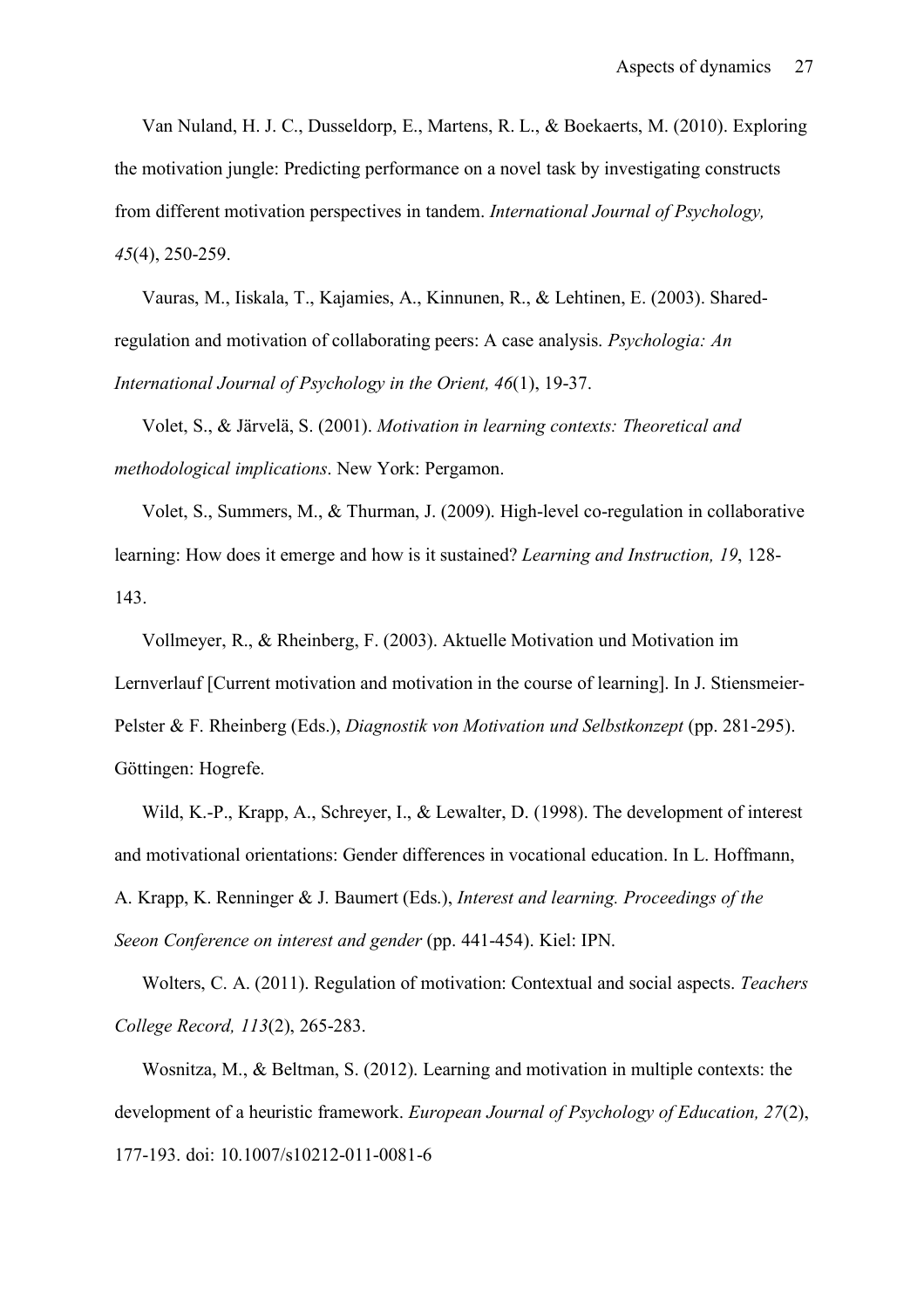Wosnitza, M., & Volet, S. (2009). A framework for personal content goals in

collaborative learning contexts. In M. Wosnitza, S. A. Karabenick, A. Efklides & P.

Nenniger (Eds.), *Contemporary motivation research. From global to local perspectives* (pp. 49-67). Göttingen: Hogrefe.

Zeidner, M. (1991). Statistics and mathematics anxiety in social science students: Some interesting parallels. *British Journal of Educational Psychology, 61*(3), 319-328. doi: 10.1111/j.2044-8279.1991.tb00989.x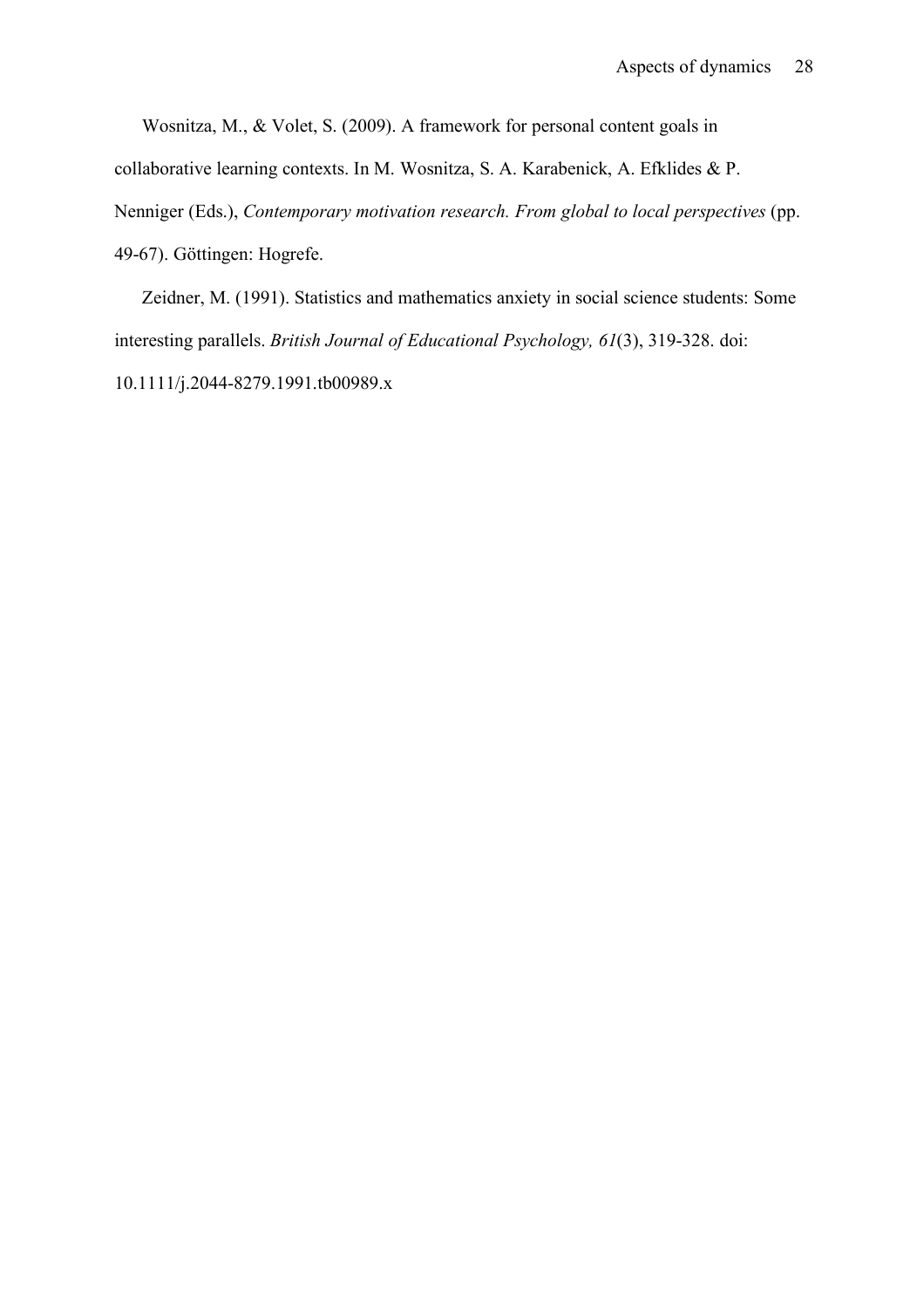Table 1. Procedure of the Study.

| <b>Individual Phase</b>                                             | Collaborative Phase                                                |
|---------------------------------------------------------------------|--------------------------------------------------------------------|
| Pretests + Instruction                                              | Instruction for collaborative phase<br>6.                          |
| 2. Extract of learning text, setting of a learning goal             | 7. Questionnaire on current motivation: Self-efficacy, interest,   |
| Questionnaire on current motivation: Self-efficacy, interest,<br>3. | attainment value, anxiety (all in relation to the collaborative    |
| attainment value, anxiety (all in relation to the individual        | phase)                                                             |
| phase)                                                              | Collaborative learning: Creating a common handout (90)<br>8.       |
| 4. Individual preparing: reading text, creating individual handout  | minutes). Assessment of motivational state (after 45 minutes)      |
| (60 minutes). Assessment of motivational state (after 30            | Questionnaire on motivation after learning: Self-evaluation,<br>9. |
| minutes)                                                            | enjoyment of learning (both relating to the collaborative phase)   |
| Questionnaire on motivation after learning: Self-evaluation,<br>5.  |                                                                    |
| enjoyment of learning (both relating to the individual phase)       |                                                                    |

Break (10-15 minutes)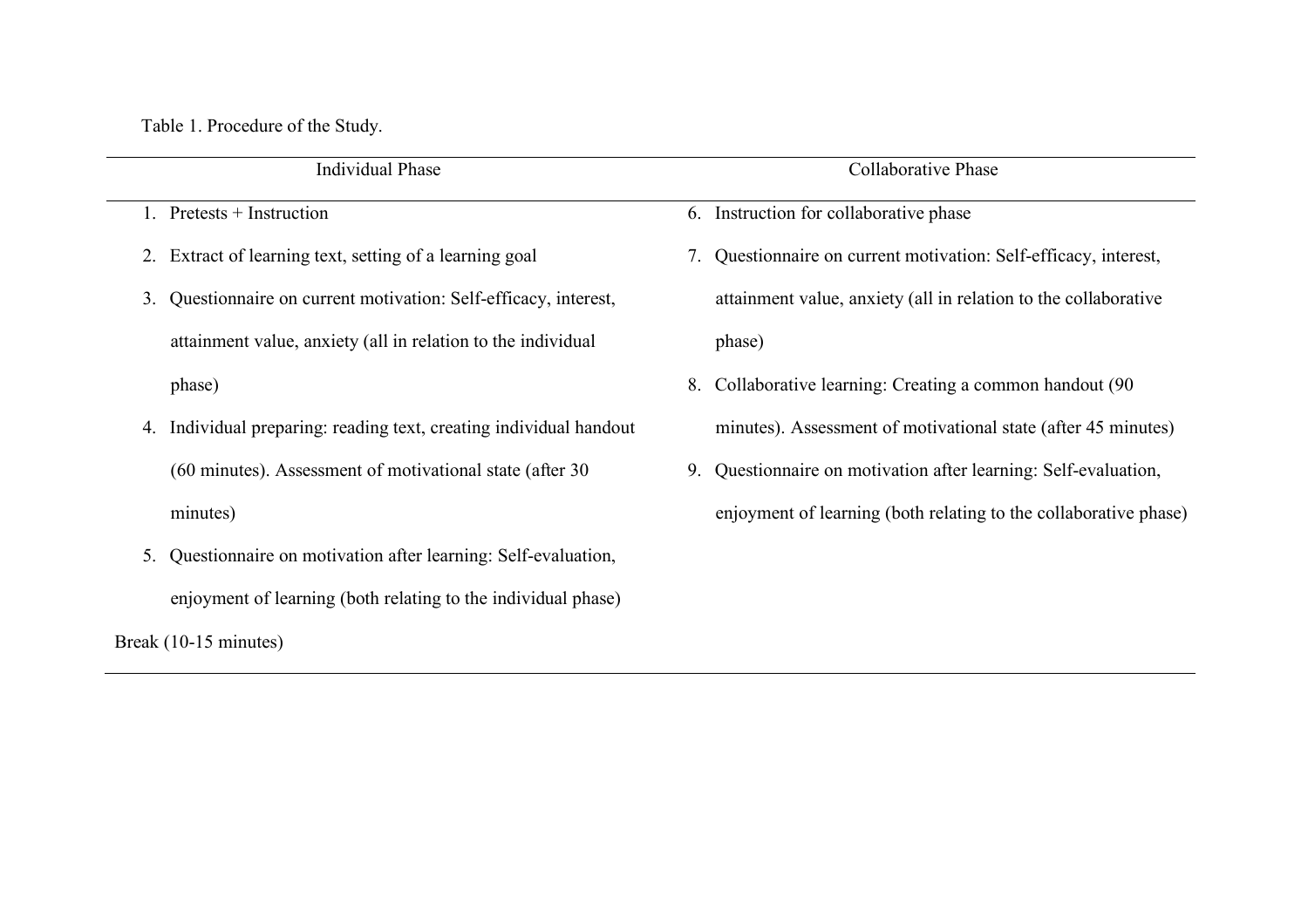| Table 2. Motivational Scales for the Individual and Collaborative Phase. |  |  |  |  |
|--------------------------------------------------------------------------|--|--|--|--|
|--------------------------------------------------------------------------|--|--|--|--|

| <b>Individual Phase</b>                                      | <b>Collaborative Phase</b>                                      |  |  |  |  |
|--------------------------------------------------------------|-----------------------------------------------------------------|--|--|--|--|
| Self-efficacy                                                |                                                                 |  |  |  |  |
| I think I'm able to gather the text in such a way that I can | I think I'm able to impart on-line my knowledge of the test     |  |  |  |  |
| explain the main points to others.                           | of significance to my learning partner.                         |  |  |  |  |
| I think I'm able to understand by means of the text how a    | I think I'm able to resolve questions of understanding          |  |  |  |  |
| test of significance works.                                  | concerning the test of significance with my learning partner    |  |  |  |  |
|                                                              | by means of a chat.                                             |  |  |  |  |
| I think I'm able to prepare myself by means of the text for  | I think I'm able to contribute to our understanding of the test |  |  |  |  |
| the joint development of a handout.                          | of significance.                                                |  |  |  |  |
|                                                              | <b>Attainment Value</b>                                         |  |  |  |  |
| Providing handouts as good as possible is important to       | It is important to me that we reach the learning objective of   |  |  |  |  |
| me.                                                          | the handout.                                                    |  |  |  |  |
| I'm intent on developing a handout as good as possible.      | Handing in a good handout is important to me.                   |  |  |  |  |
| I'm intent on learning as much as possible from this text.   | I'm intent on performing as good as possible in the final test. |  |  |  |  |
|                                                              | Interest                                                        |  |  |  |  |
|                                                              |                                                                 |  |  |  |  |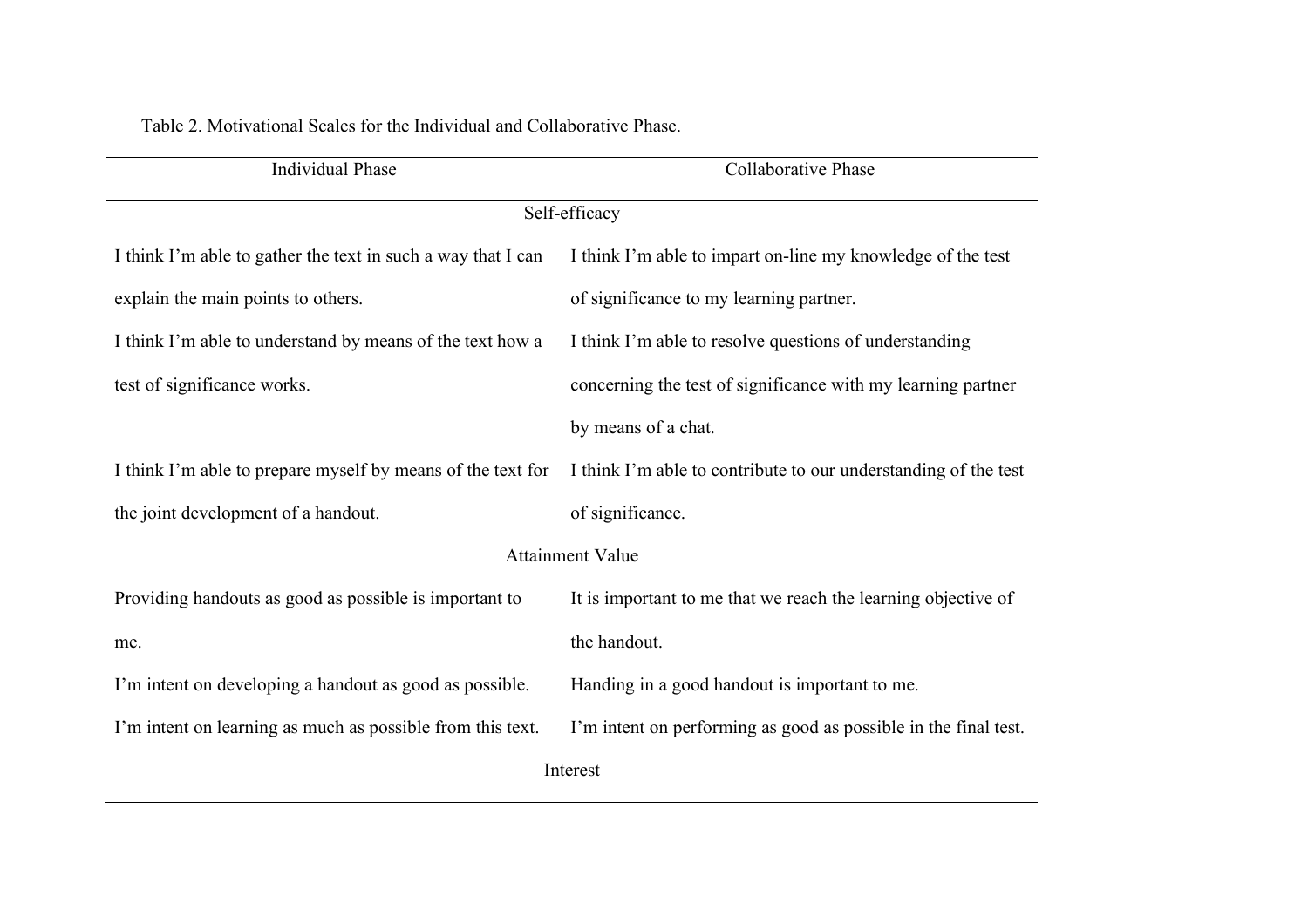| I find the topic "test of significance" very fascinating. | I find the topic "test of significance" very fascinating.           |  |  |  |  |
|-----------------------------------------------------------|---------------------------------------------------------------------|--|--|--|--|
| I find the topic "test of significance" very attractive.  | I find the topic "test of significance" very attractive.            |  |  |  |  |
| I find the topic "test of significance" very boring. (r)  | I find the topic "test of significance" not interesting at all. (r) |  |  |  |  |
|                                                           | Anxiety                                                             |  |  |  |  |
| When I think about the development of the handout, I'm a  | When I think about the development of a joint handout, I'm a        |  |  |  |  |
| little concerned.                                         | little concerned.                                                   |  |  |  |  |
| I'm worried that I won't understand the text.             | I'm worried that I won't reach the learning objective.              |  |  |  |  |
| When I think about the learning objective, I'm a little   | I feel under pressure to develop a good handout.                    |  |  |  |  |
| concerned.                                                |                                                                     |  |  |  |  |
| On-line Motivation                                        |                                                                     |  |  |  |  |
| The task is fun.                                          | The task is fun.                                                    |  |  |  |  |
| What I do at the moment is very interesting.              | What I do at the moment is very interesting.                        |  |  |  |  |
| I'm sure that I'll find the correct solution.             | I know how to proceed.                                              |  |  |  |  |
| Satisfaction                                              |                                                                     |  |  |  |  |
| I'm very satisfied with my handout.                       | I'm very satisfied with our joint handout.                          |  |  |  |  |
| I think my handout is very well done.                     | I think our joint handout is very well done.                        |  |  |  |  |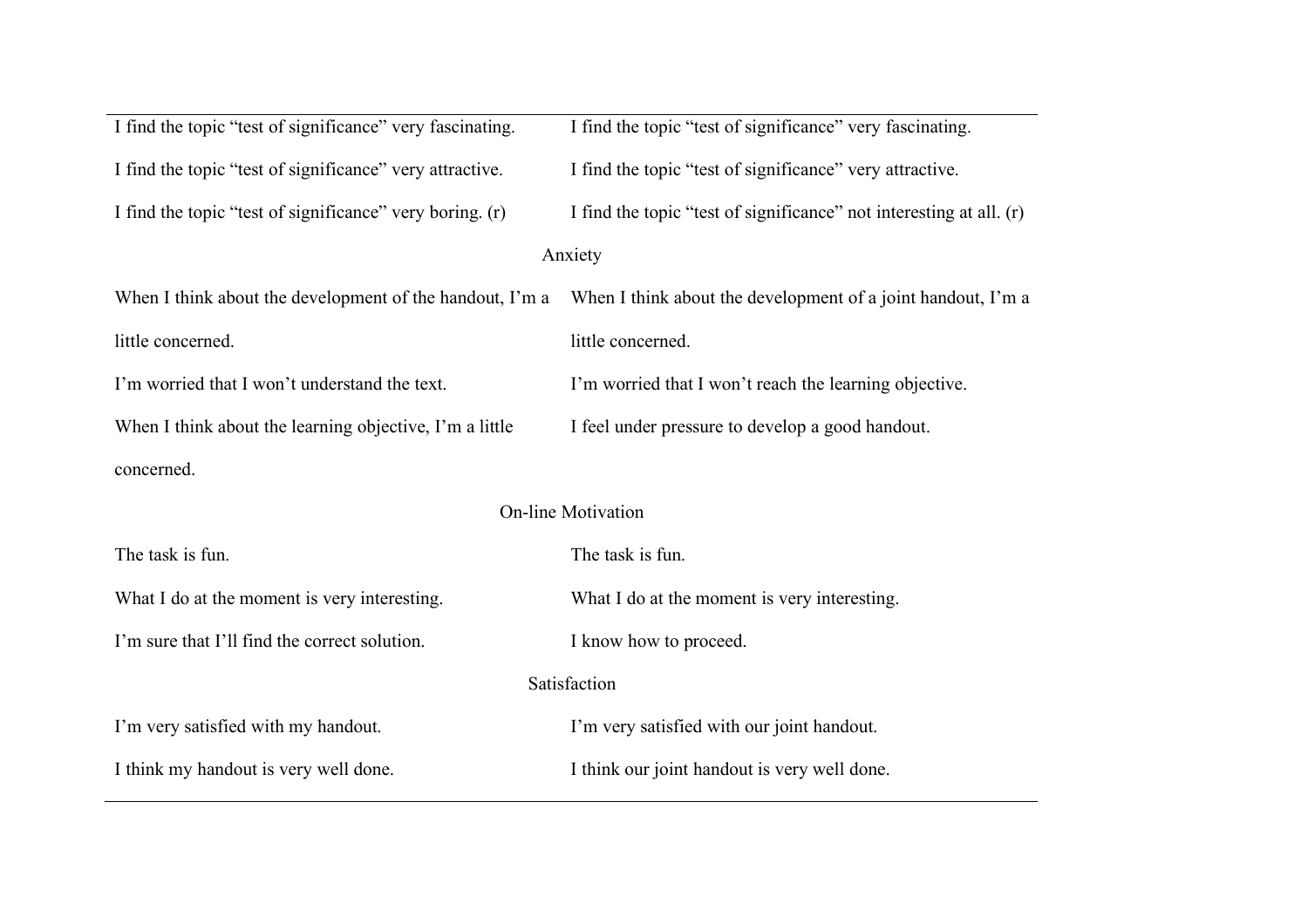| I'm very satisfied with my performance.              | I'm very satisfied with my performance.                    |  |  |  |
|------------------------------------------------------|------------------------------------------------------------|--|--|--|
|                                                      | Enjoyment                                                  |  |  |  |
| The development of the handout was very interesting. | The joint development of the handout was very interesting. |  |  |  |
| Reading the text was very fascinating.               | The joint work was very fascinating.                       |  |  |  |
| Gathering the text was very much fun.                | The collaborative learning was very much fun.              |  |  |  |
|                                                      |                                                            |  |  |  |

*Note*. All items except self-efficacy were rated on a 7-point Likert scale (1-7) with the endpoints "totally agree" (7) and "totally disagree (1). Self-efficacy items were rated on a 11-point Likert scale (0-10) with the endpoints "I'm sure I'm able to do that" (10) and "I'm sure I'm not able to do that" (0) and transformed to 1-7 before the analysis. (r) refers to recoded items.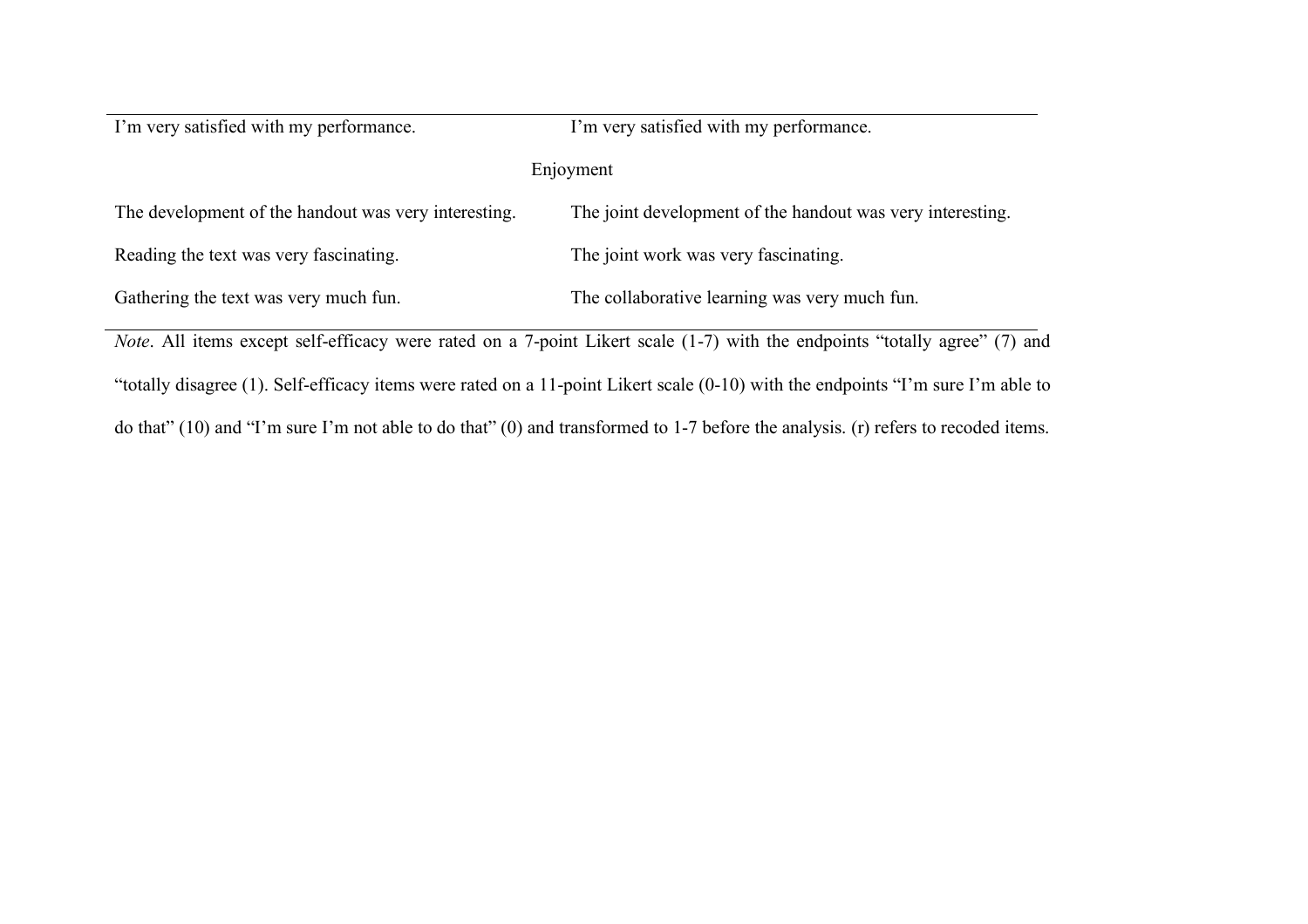|                         | 1.        | 2.       | 3.       | 4.        | 5.       | 6. |
|-------------------------|-----------|----------|----------|-----------|----------|----|
| 1. Self-efficacy 1      |           |          |          |           |          |    |
| 2. Attainment value 1   | $.21***$  |          |          |           |          |    |
| 3. Interest 1           | $.18*$    | $.19*$   |          |           |          |    |
| 4. Anxiety 1            | $-.47***$ | .12      | $-.13$   |           |          |    |
| 5. Motivation on-line 1 | $.18^*$   | $.35***$ | $.57***$ | $-.10$    |          |    |
| 6. Satisfaction 1       | $.21***$  | .06      | .03      | $-.27***$ | $.21***$ |    |
| 7. Enjoyment 1          | $.17*$    | $.37***$ | $.71***$ | $-.07$    | $.80***$ |    |

Table 3. Intercorrelations of Motivation Constructs in a Confirmatory Factor Analysis for the Individual Phase

*Note*. All correlations are verified by a bootstrap. The number "1" in the variable name signifies that it is referring to the individual phase.

\*  $p < .05$ ; \*\*  $p < .01$ ; \*\*\*  $p < .001$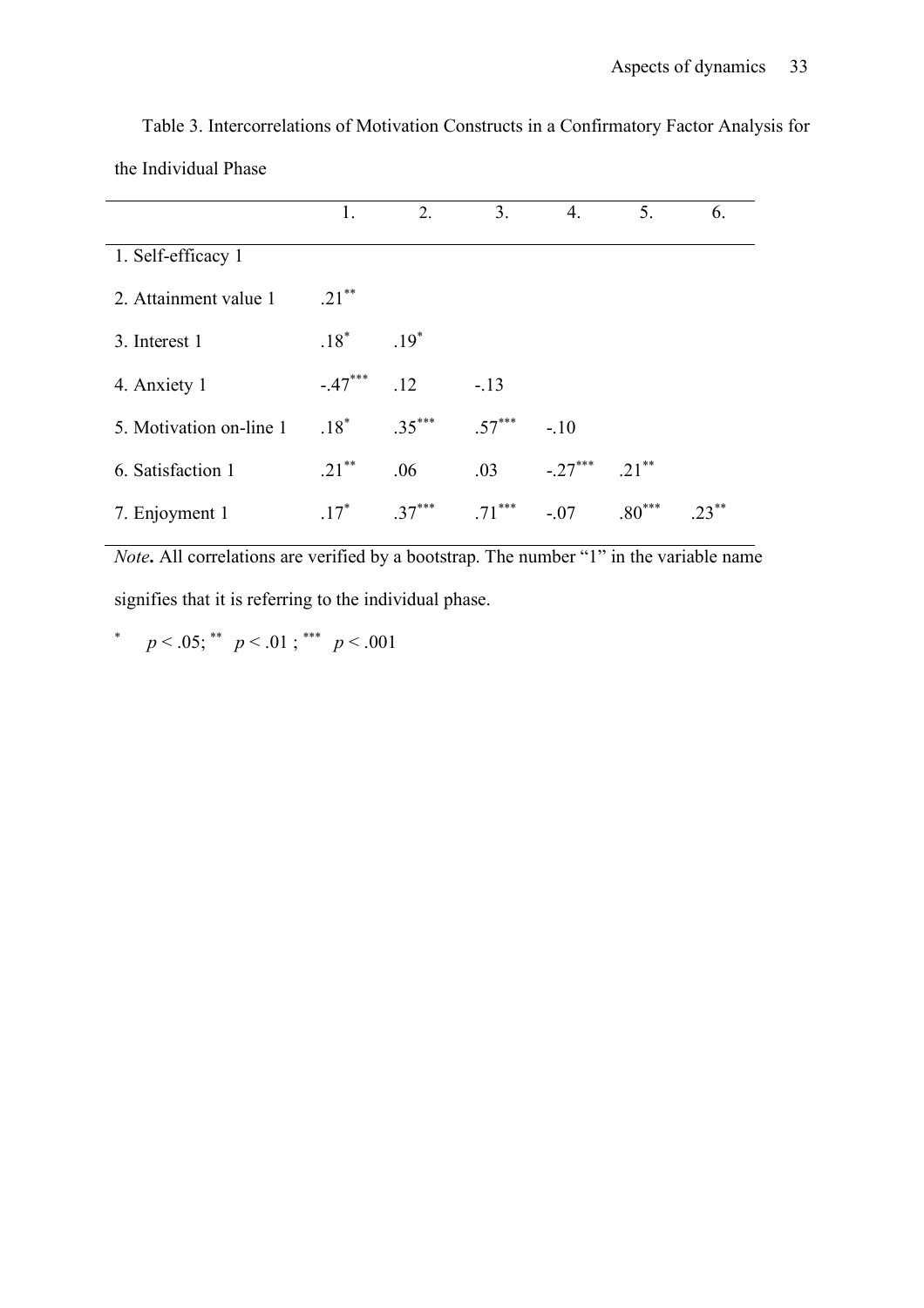|                         | 1.        | 2.       | 3.       | 4.     | 5.       | 6.      |
|-------------------------|-----------|----------|----------|--------|----------|---------|
| 1. Self-efficacy 2      |           |          |          |        |          |         |
| 2. Attainment value 2   | $.42***$  |          |          |        |          |         |
| 3. Interest 2           | $.37***$  | $.30***$ |          |        |          |         |
| 4. Anxiety 2            | $-.38***$ | $.40***$ | $-.02$   |        |          |         |
| 5. Motivation on-line 2 | $.36***$  | $.40***$ | $.39***$ | .02    |          |         |
| 6. Satisfaction 2       | $.34***$  | $.43***$ | .12      | $-.11$ | $.41***$ |         |
| 7. Enjoyment 2          | $.34***$  | $.39***$ | .14      | .02    | $.60***$ | $57***$ |

Table 4. Intercorrelations of Motivation Constructs in a Confirmatory Factor Analysis for the Collaborative Phase.

*Note*. All correlations are verified by a bootstrap. The number "2" in the variable name signifies that it is referring to the collaborative phase.

\*  $p < .05$ ; \*\*  $p < .01$ ; \*\*\*  $p < .001$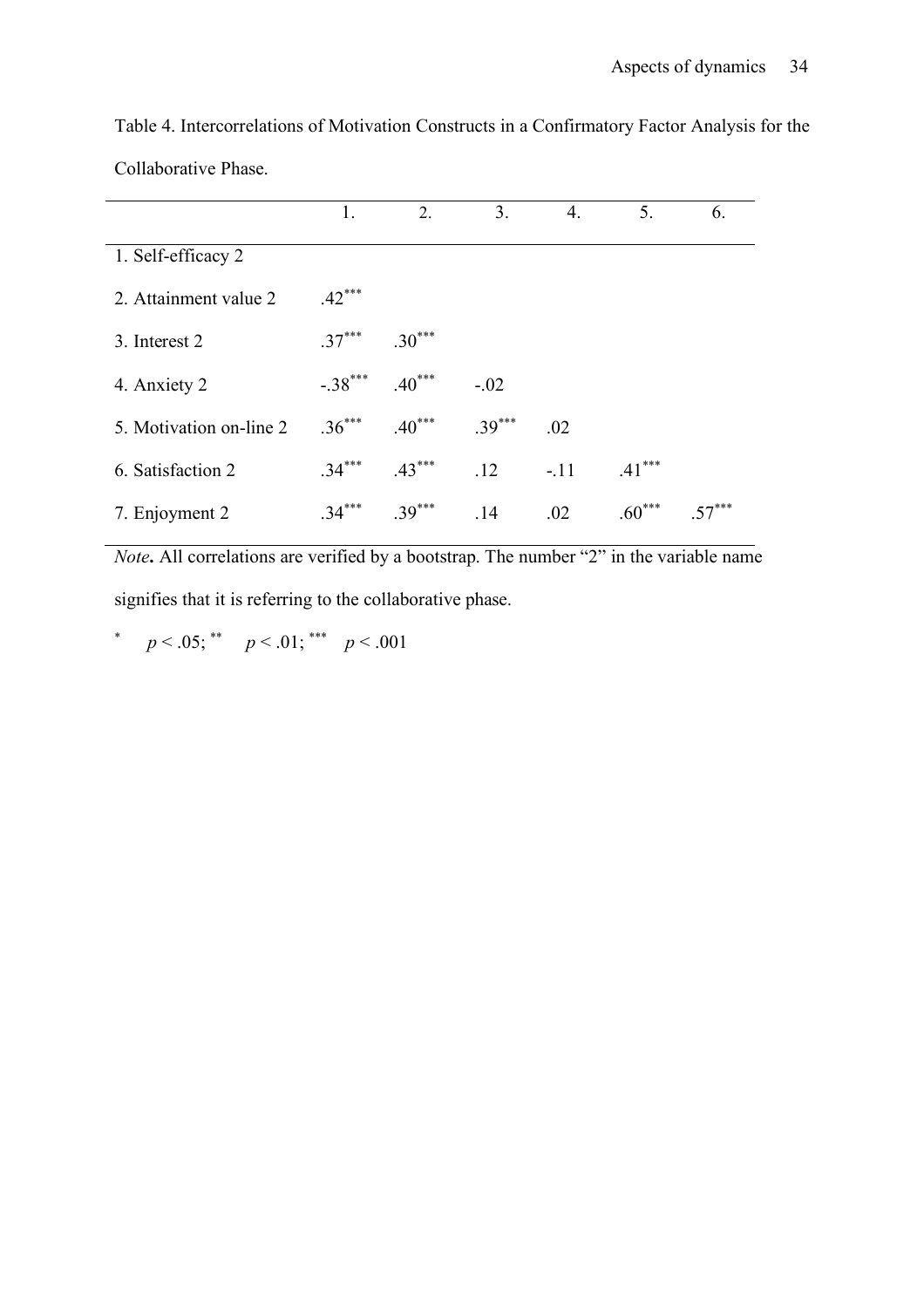|                           | Individual Phase |   |                                            | Collaborative Phase |  |                     |
|---------------------------|------------------|---|--------------------------------------------|---------------------|--|---------------------|
|                           | $\alpha$         | M | (SD)                                       | $\alpha$ $M$        |  | (SD)                |
| Self-efficacy             |                  |   | .95 4.79 (1.06) .92 4.22 (1.27)            |                     |  |                     |
| Attainment value          |                  |   | $.78$ 5.57 (0.93) $.91$ 4.90 (1.35)        |                     |  |                     |
| Interest                  | .88              |   | 3.11 $(1.37)$ .88 3.03 $(1.44)$            |                     |  |                     |
| Anxiety                   |                  |   | .92 3.94 (1.57) .88 3.83 (1.57)            |                     |  |                     |
| <b>On-line Motivation</b> |                  |   | $.77$ $.37$ $(1.18)$ $.83$ $.416$ $(1.38)$ |                     |  |                     |
| Satisfaction              | .93              |   | $3.28$ $(1.34)$                            |                     |  | $.85$ 4.94 $(1.25)$ |
| Enjoyment                 | .84              |   | 3.09 $(1.20)$ .93 4.65 $(1.44)$            |                     |  |                     |

Table 5. Descriptive Statistics of the Used Scales.

*Note*. All items except self-efficacy were rated on a 7-point Likert scale with the endpoints "totally agree" (7) and "totally disagree (1). Self-efficacy items were rated on a 11-point Likert scale with the endpoints "I'm sure I'm able to do that" (10) and "I'm sure I'm not able to do that" (0) and transformed to 1-7 before the analysis.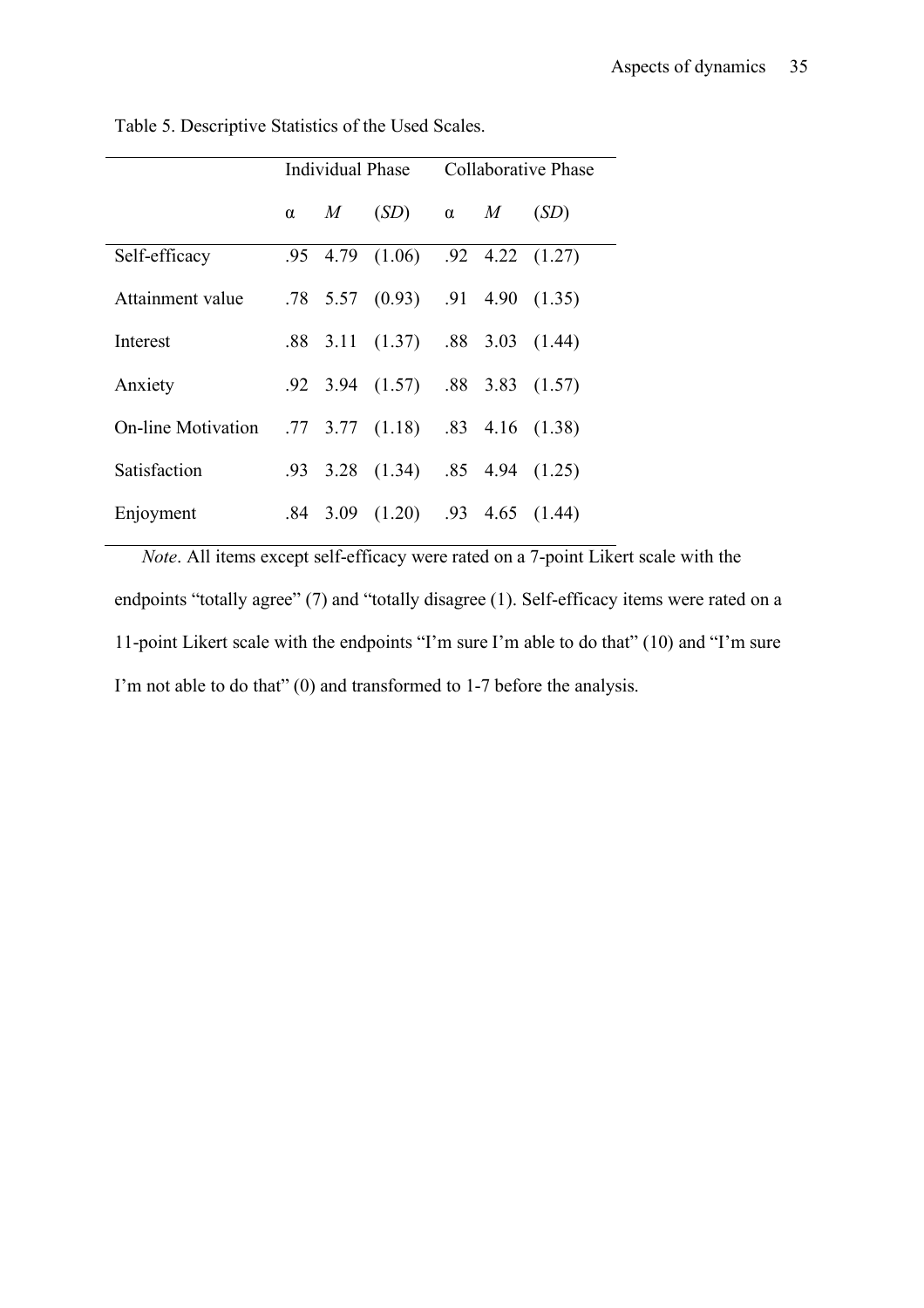|                         | 1.        | 2.                     | 3.       | 4.        | 5.       | 6. |
|-------------------------|-----------|------------------------|----------|-----------|----------|----|
| 1. Self-efficacy 1      |           |                        |          |           |          |    |
| 2. Attainment value 1   | $.24***$  |                        |          |           |          |    |
| 3. Interest 1           | $.19*$    | $.25***$               |          |           |          |    |
| 4. Anxiety 1            | $-.47***$ | .18                    | $-.14$   |           |          |    |
| 5. Motivation on-line 1 | $.19*$    | $.37***$               | $.62***$ | $-.10$    |          |    |
| 6. Satisfaction 1       | $.21***$  | .05                    | .06      | $-.29***$ | $.22*$   |    |
| 7. Enjoyment 1          | $.18*$    | ***<br>.4 <sub>0</sub> | $.79***$ | $-.06$    | $.80***$ |    |

Table 6. Intercorrelations of Motivation Constructs for the Individual Phase found in the structural equation model.

*Note*. All correlations are verified by a bootstrap. The number "1" in the variable name signifies that it is referring to the individual phase.

\*  $p < .05$ ; \*\*  $p < .01$ ; \*\*\*  $p < .001$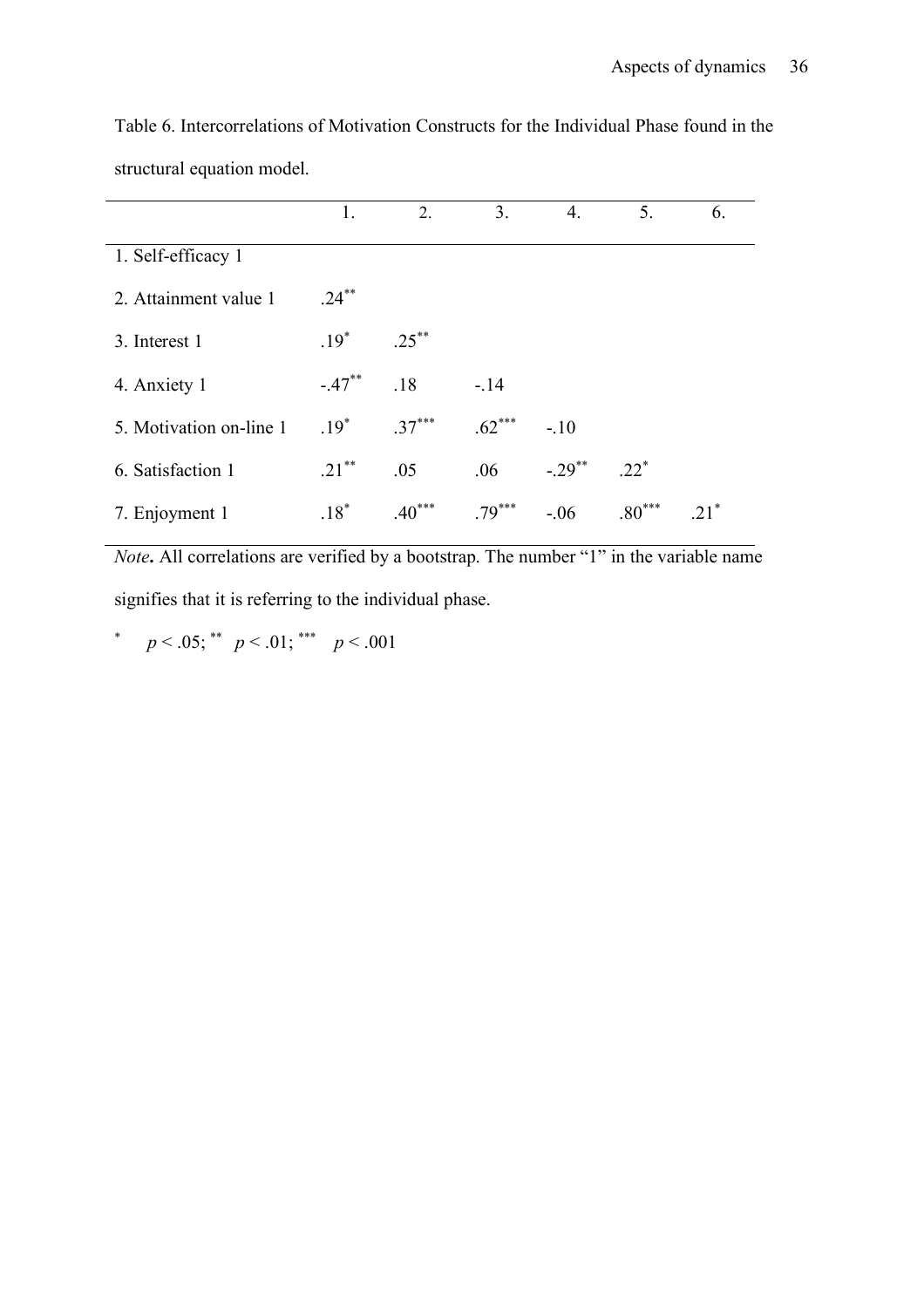## Figure Captions

*Figure 1*. Specified Structural Equation Model.

*Figure 2*. Main Results of Structural Equation Model.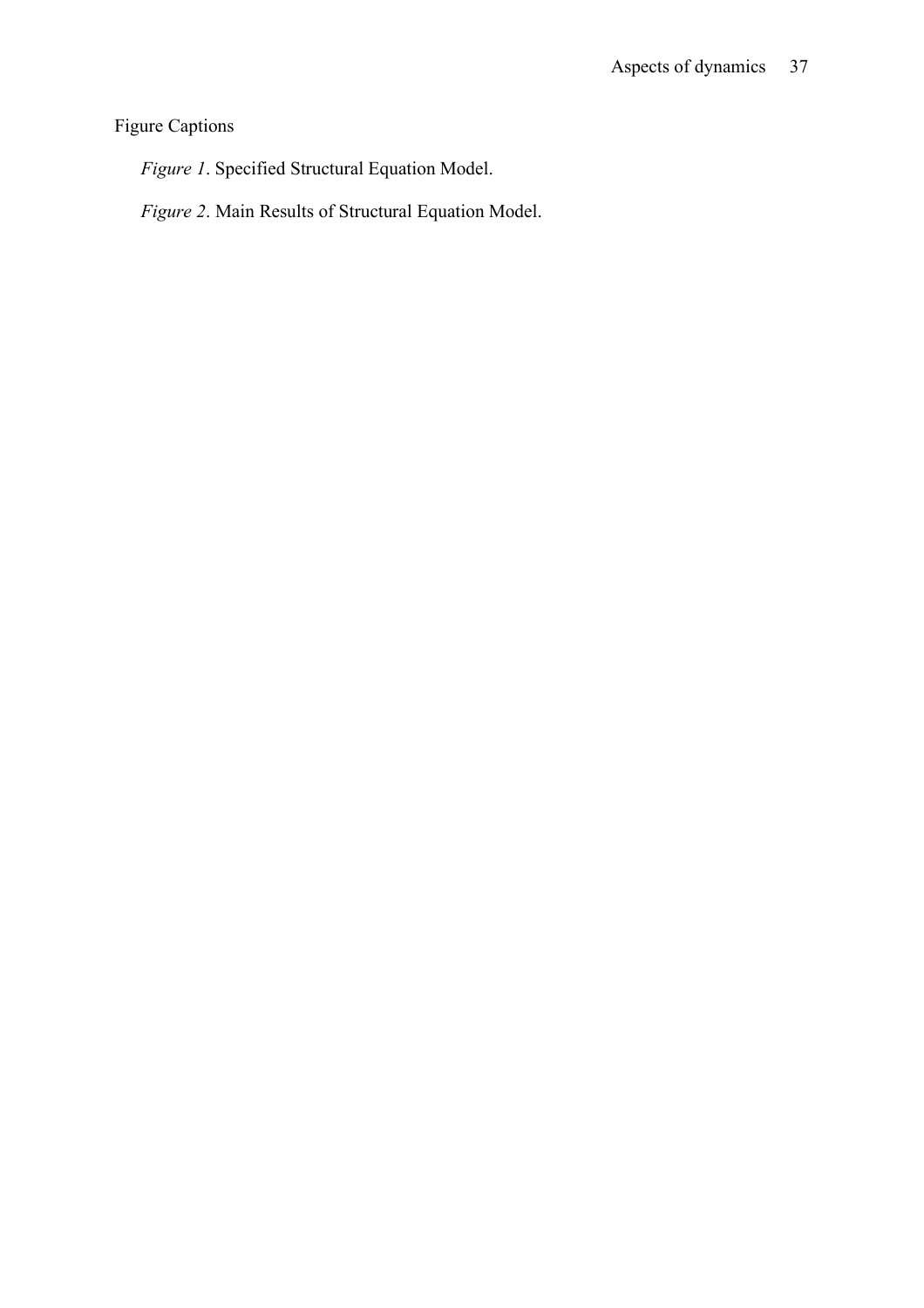